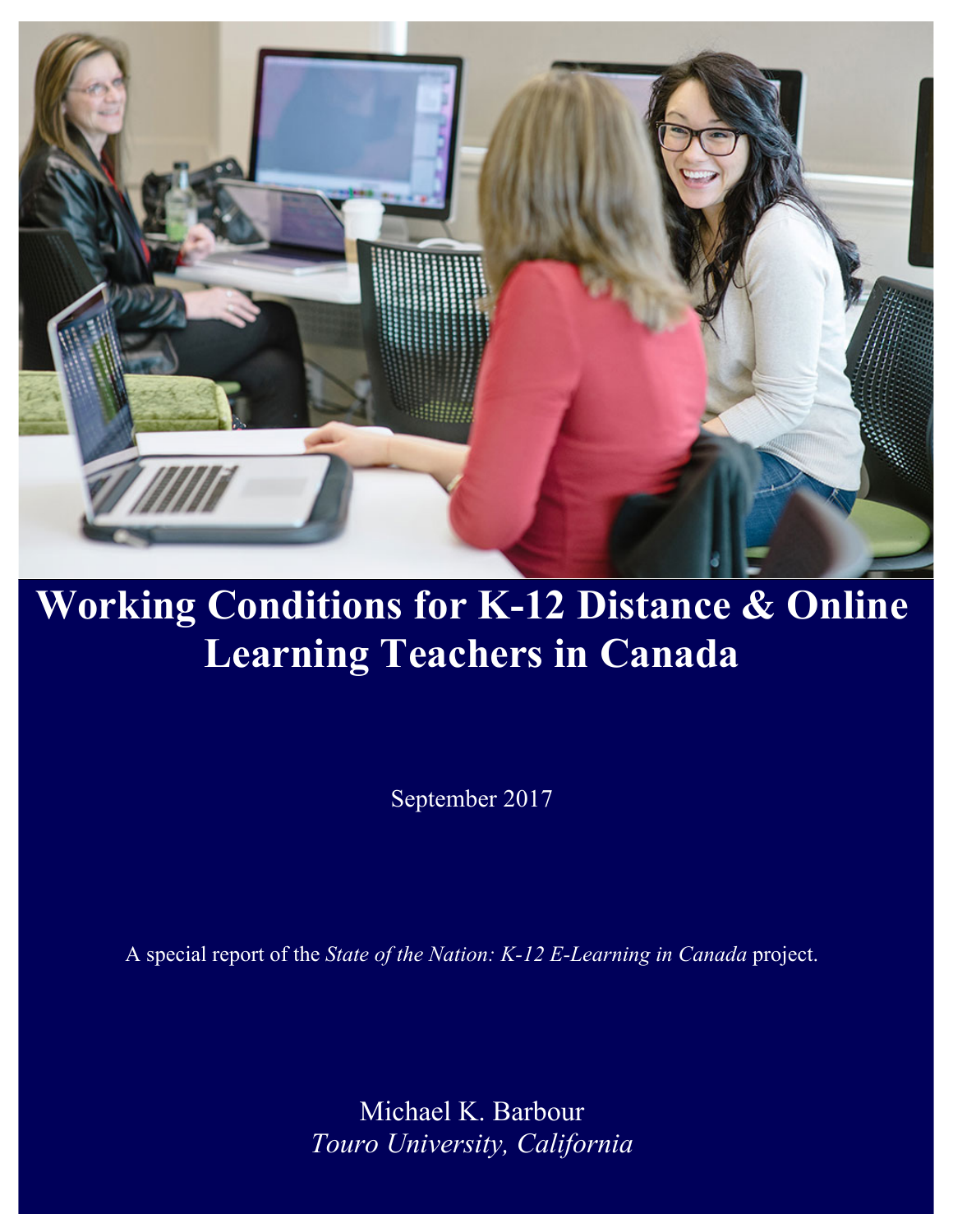The image on the front cover was selected through a Creative Commons search of *Google Images* for "online teacher." This particular image was from the Office of Educational Technology in the US Department of Education.

Thanks to Randy LaBonte, Chief Executive Officer of the Canadian eLearning Network, for feedback on various drafts of this report.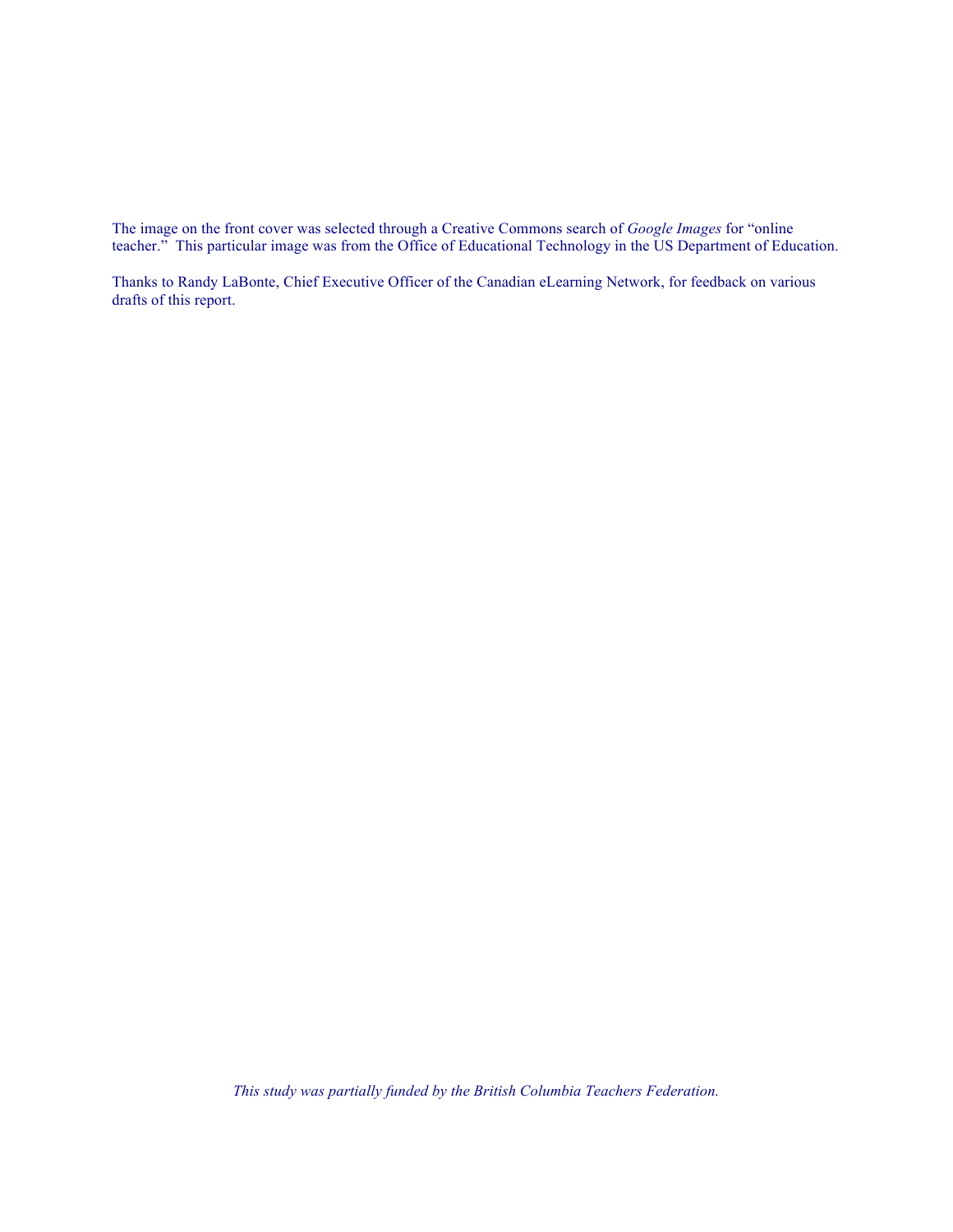## **Working Conditions for K-12 Distance and Online Learning Teachers in Canada**

#### **Executive Summary**

"Teacher unions in Canada have had concerns about developments in online learning, but have generally been supportive if they have felt conditions were appropriate," according to the Director of Research and Technology at the British Columbia Teachers' Federation (BCTF). This sentiment has been echoed by the researchers involved in the annual *State of the Nation: K-12 E-Learning in Canada*. These researchers have also underscored the fact that teacher unions have also been active in conducting research to investigate how teaching in the distance education and online learning environment is different than teaching in the classroom, and what impact that has on the nature of work and quality of work life for its members. The present study is an example of this exploration.

This report describes a study conducted to explore written provisions for the working conditions of K-12 distributed learning teachers in Canada (i.e., distance education and online learning are generally referred to as distributed learning throughout the report). At present, there is one provincial jurisdiction that includes language in their collective agreement with teachers related to distributed learning. There are also two provinces where there is language in one or more local contracts focused on distributed learning. Finally, there was one province where the provincial teacher union had a significant policy related to distributed learning.

Within these documents, there were consistent themes around 1) defining distributed learning; 2) clauses focused on teacher working conditions in the distributed learning environment; 3) responsibilities for the schools and/or school boards that choose to operate distributed learning programs; and 4) mechanisms to allow for consultations between those operating the distributed learning program and the union. In all of these themes, there are actually few regulations that go beyond what would be expected for traditional brick-and-mortar education. The main areas where distributed learning teachers were treated differently than face-to-face teachers were for legal reasons, as well as the provision for consultations between distributed learning operators and their respective unions. These unique aspects are reflective of stakeholders' efforts to examine what constitutes the equivalent experiences for teaching in the distributed learning environment relative to traditional classroom teaching.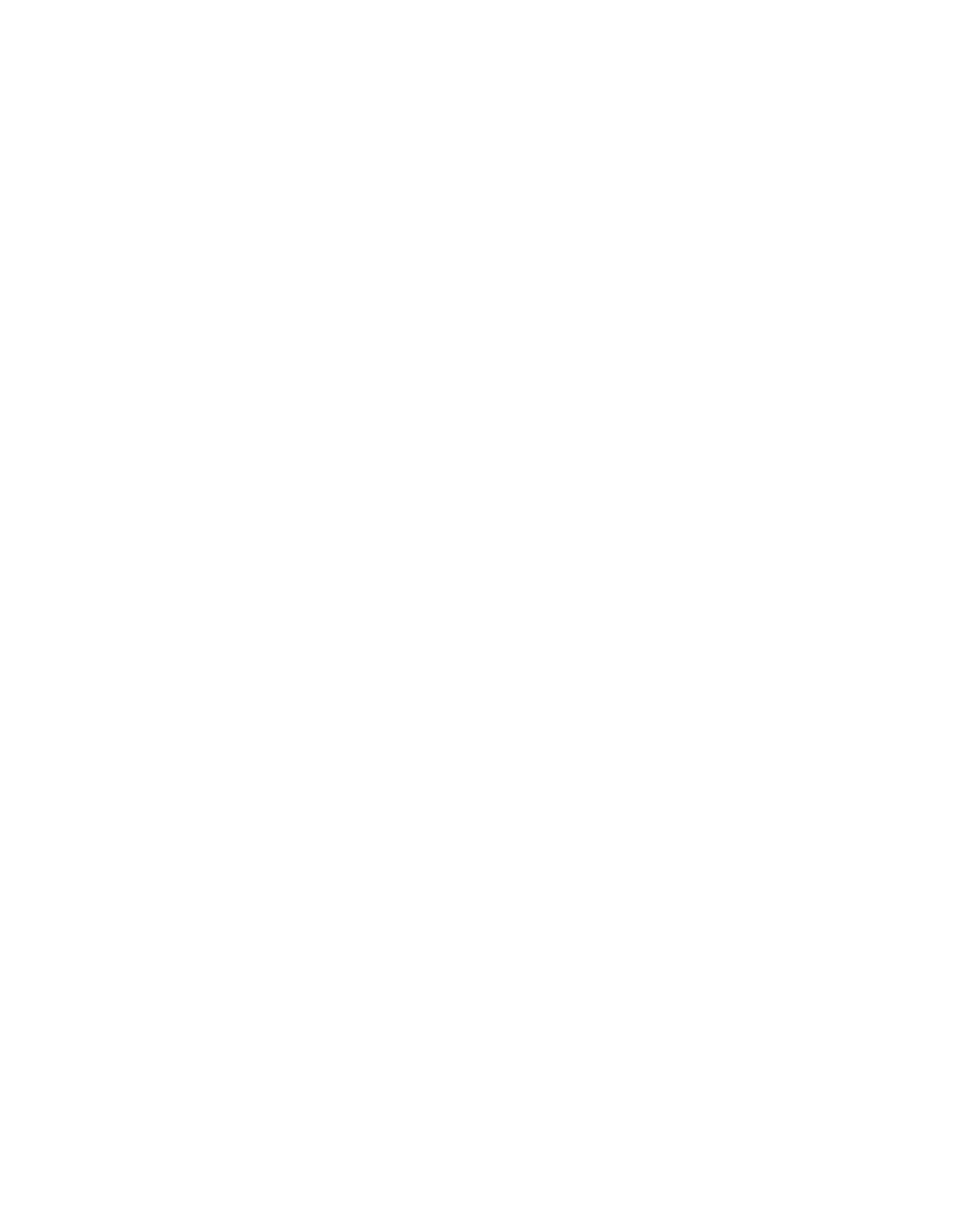#### **Introduction**

The use of K-12 distance and online learning in Canada has grown significantly over the past two decades. The first estimates suggested that there were approximately 25,000 K-12 students learning at a distance in Canada (Canadian Teachers Federation, 2000). During the 2015-16 school year, Barbour and LaBonte (2016) conservatively estimated that there were approximately 300,000 K-12 students engaged in distance or online learning. Since the *State of the Nation: K-12 E-Learning in Canada* research project was first introduced following the 2008-09 school year, British Columbia has consistently led the country in either the actual number or the proportion of students engaged in K-12 distance and online learning – often both.

On a blog entry posted on August 15, 2013, the Director of Research and Technology at the British Columbia Teachers' Federation (BCTF) wrote that "teacher unions in Canada have had concerns about developments in online learning, but have generally been supportive if they have felt conditions were appropriate" (Kuehn, 2013, ¶ 1). The appropriate conditions, according to the BCTF, were outlined in a policy – 51.11 Distributed Learning – that the organization had adopted in 2001 (see Appendix A for a copy of this policy). Among other things, those conditions included: adequate staffing, funding and resources; teachers should have input on policies adopted by the school district; and programs should be delivered under the provision of the collective agreement. However, over a decade and a half later few jurisdictions have actually codified any provisions related to K-12 distance or online learning in their collective agreements. This study was conducted to explore written provisions for the working conditions of K-12 distance and online learning teachers in Canada.

At the time the research was conducted, the Government of British Columbia had limits on class size for face-to-face courses. However, there were no limits on the size of classes in distributed learning (i.e., the terms used for K-12 distance or online learning in British Columbia). The BCTF was concerned that schools may begin assigning students to the distributed learning classes when the class size limit was reached in the face-to-face course. This action, if it were occurring, would significantly increase the workload of distributed learning teachers – and formed much of the rationale for undertaking this study.

This report begins with a brief examination of the literature related to teaching in an online or distributed learning environment, with a specific focus on the concerns raised by labour organizations. It continues with an overview of the methodology and data collection processes used to generate the data for this report. The bulk of this report is focused on themes in the collective agreement language and specific policies provided by teachers' unions in Nova Scotia, Ontario, Saskatchewan, and Alberta. It should be noted that distance education is referred to by a variety of terms across Canada (e.g., distance education/learning, online education/learning, distributed learning, e-learning, etc.) – often depending in the particular jurisdiction. Throughout this report, the terms distance education, online learning, distributed learning and e-learning are used synonymously and interchangeably.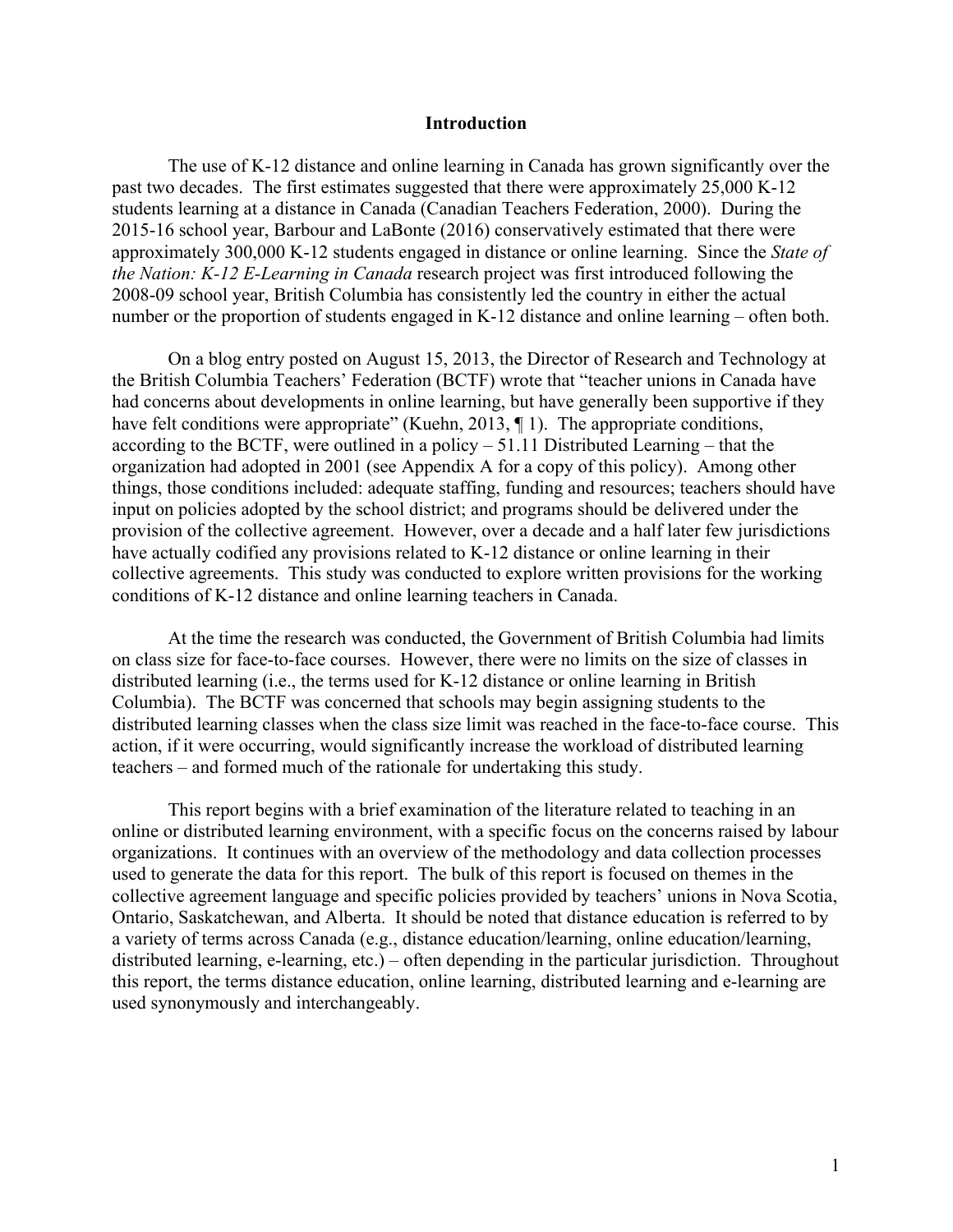#### **Literature Review**

It has long been accepted that teaching in a distance (i.e., online), or distributed learning, environment is different or requires different skills than teaching in a face-to-face context (DiPietro, 2010; DiPietro, Ferdig, Black, & Preston, 2008; Harms, Niederhauser, Davis, Roblyer, & Gilbert, 2006; Kearsley & Blomeyer, 2004; Rice, 2011; Smith, 2009). In fact, the different roles for teachers that exist within the distributed learning environment have been formally delineated in three, generally accepted roles (although others have proposed a more diffuse structure [Ferdig, Cavanaugh, DiPietro, Black, & Dawson, 2009]).

- 1. Virtual School Designer Design instructional materials. Works in team with teachers and a virtual school to construct the online course, etc.
- 2. Virtual School Teacher Presents activities, manages pacing, rigor, etc. Interacts with students and their facilitators. Undertakes assessment, grading, etc.
- 3. Virtual School Site Facilitator Local mentor and advocate for students(s). Proctors & records grades, etc. (Davis, 2007).

Barbour and Adelstein (2013) described the research that was available at the time related to these three teacher roles. Of these three virtual schooling roles that a teacher may undertake, the researchers indicated that the one with the least amount of literature was the Virtual School Designer. Alternatively, the Virtual School Teacher was the role that had seen the greatest amount of research – examining both asynchronous and synchronous forms of teaching. Finally, the researchers indicated that there was a limited amount of research into the Virtual School Facilitator – which is also known as a mediating teacher, eDean, learning coach, or mentor; but that literature indicated that the individual physically present with the student while they undertook their online learning played a critical role on students' success.

While the role of the teacher has changed for those engaged in the distributed learning environment relative to the classroom environment, unions throughout Canada have generally been supportive of distributed learning as a learning option for students. Researchers involved in the annual *State of the Nation: K-12 E-Learning in Canada* project have frequently stated that unions in Canada are supportive of distributed learning. However, at the same time unions are also focused on understanding how teaching in this environment is different than teaching in the classroom, and what impact that has on the nature of work and quality of work life for its members (Barbour, 2009, 2010, 2011a, 2012, 2013; Barbour & Stewart, 2008). In fact, Barbour and Adelstein (2013) described, in significant detail, the nature of research that had been conducted by unions (e.g., BCTF and the Alberta Teachers' Association [ATA]) to investigate how the role of the teacher has changed in the distributed learning environment.

These research efforts were not the first efforts by Canadian unions to understand how the role of the teacher was changing due to distributed learning. The Canadian Teachers' Federation (CTF) (2000) produced a series of fact sheets that were designed to describe the current state of distance and/or online education and discuss the various labour issues that this form of education raised. Following a fact sheet focused on defining online education and providing statistics on its level of use, the CTF included fact sheets on the following issues: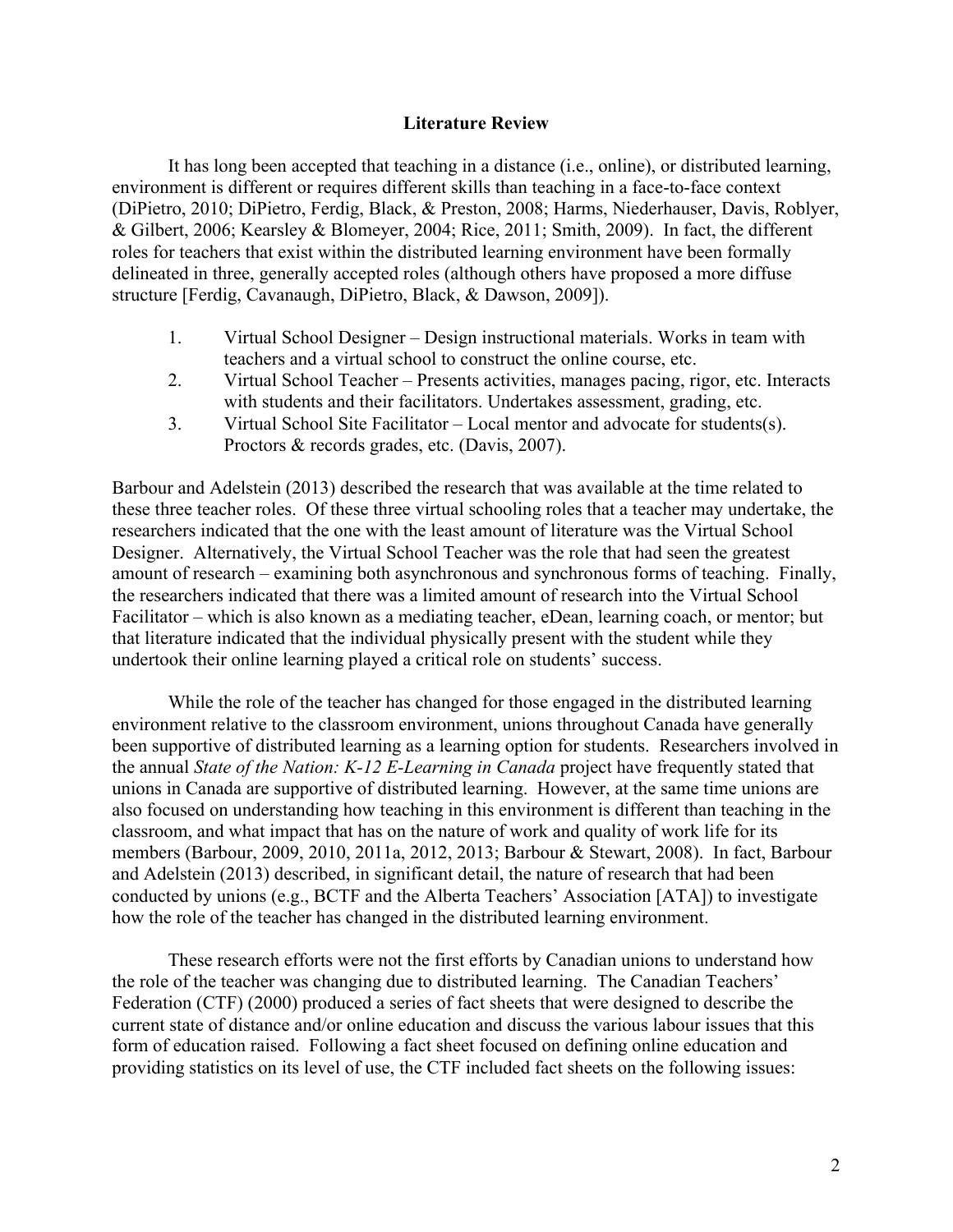- intellectual property rights of the online course content;<br>• working conditions of teachers in the online environment
- working conditions of teachers in the online environment;
- job security for those engaged in online courses dependent on student enrollment;
- access to training and resources needed to teach online; and
- privacy concerns around the access to electronic facilities.

Interestingly, even at this time the BCTF, ATA, and Saskatchewan Teachers' Federation (STF) all had policies related to distance learning (which were provided as appendices to the fact sheets). Additionally, there was already language in the Nova Scotia Teachers' Union (NSTU) collective agreement – and had been since at least 1997 – related to the delivery of distance education. A year later, the Ontario Secondary School Teachers' Federation (OSSTF) (2001) released a monograph as part of their "Critical Issues Series" focused on e-learning. The document appears to have been used to provide information about e-learning, and the union's concerns about this form of education, in advance of a round of collective bargaining. The issues that they raised included: a lack of research to guide e-learning; intellectual property rights and academic freedom; quality control over curriculum and assessment; the nature of teacher workload; how e-learning was going to be funded; the need for specialized professional development; equity of student access; and the increased potential for commercialization. Almost two decades later, many of these issues raised by the CTF and OSSTF are still relevant in the discussion around distributed learning today.

## **Methodology**

The goal of this study was to explore the mandated working conditions for K-12 distance and online learning teachers across Canada. This general goal led to the following two guiding questions:

- 1. What contract language exists related to working conditions in K-12 distance or online learning environments?
- 2. What formal union policies exist that define working conditions in K-12 distance or online learning environments?

The methodology used for the study was an interpretative, naturalistic inquiry.

Reeves (2000) described interpretive research as being designed to understand a phenomenon by describing and interpreting it; while LeCompte and Preissle (1993) argued that interpretive research was typically focused on explaining a specific situation or context. Further, research with broad and exploratory goals is often associated with naturalistic inquiry. Naturalistic research design "is usually not fully established before the study begins but emerges as data are collected, preliminary analysis is conducted, and the content becomes fully described" (Erlandson, Harris, Skipper, & Allen, 1993, p. 66). Following this guidance, a general but fluid plan for data collection was developed (Reiss & Gable, 2000).

The data collection process primarily involved a survey that was sent to all the teachers' unions in Canada (see Appendix B for a copy of this survey). The survey was also shared as a part of the CTF National Teacher Research Network. In addition to the survey, both the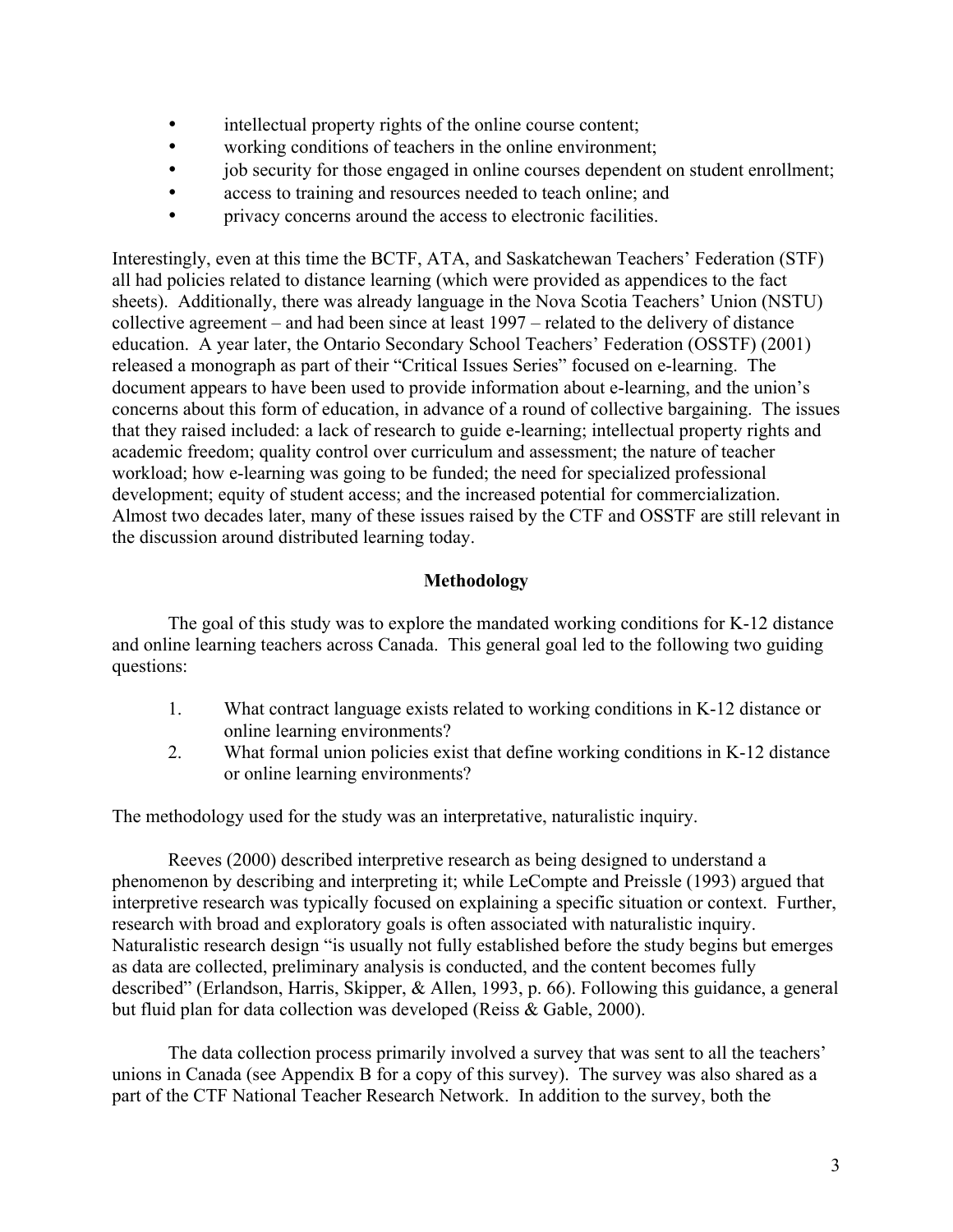researcher and a representative from the BCTF contacted union officials directly in instances where either was aware of existing contract language or union policies related to K-12 distance or online learning. The data were analyzed using a thematic analysis (Braun & Clark, 2006), which was designed to "capture something important about the data in relation to the research question and represents some level of patterned response or meaning within the data set" (p. 82). Braun and Clark recommended a six-stage process that included: 1) becoming familiar with the data, 2) generating initial codes, 3) searching for themes, 4) reviewing themes, 5) defining and naming themes, and 6) producing the report.

#### **Results and Discussion**

There was only one jurisdiction that had contract language related to K-12 distance or online learning in the provincial agreement between the teachers' union and the respective provincial government: the NSTU. Additionally, there were two unions that had language related to K-12 distance and/or online learning in some local level agreements: the OSSTF, which submitted five examples from local agreements, and the ATA, which submitted a single example. Finally, the STF did have a policy related to "Technology and Education," that included several clauses related to online education.<sup>1</sup> Finally, of these four jurisdictions, the provisions included in the NSTU collective agreement were the most extensive and longstanding. Given this reality, the results were organized around the general themes from that agreement.

#### *Defining Distributed Learning/e-Learning*

The second clause of the collective agreement between the Government of Nova Scotia  $(2017)$  and the NCTU<sup>2</sup> stated that distributed learning is defined as:

a method of instruction that relies primarily on communication between students and teachers through the internet or other electronic-based delivery, teleconferencing, video conferencing or e-correspondence. It allows teachers, students, and content to be located in different, non-centralized locations so that instruction and learning can occur independent of time and place. (p. 56)

While there is some reference to distributed learning/e-learning in local collective agreements in both Ontario and Alberta, the only other instance of defining distributed learning/e-learning is in the STF's (2016) policy on "Technology and Education." In that document, online education is defined as "the delivery of educational materials by a teacher through the use of the Internet or other technologies. This can include distance classes, cyber-schools, exclusively online education and in-classroom online instruction tools" (p. 90).

These definitions included a couple of key features: 1) communication generally occurs through some form of electronic means, and 2) the teacher and student are physically and/or

<sup>&</sup>lt;sup>1</sup> All of the raw data is presented in Appendix C.<br><sup>2</sup> It is important to note that the first clause in this section specifically stated that, "in order to fully prepare students for the future, all students need to have access to distributed learning opportunities" (Government of Nova Scotia, 2017, p. 56).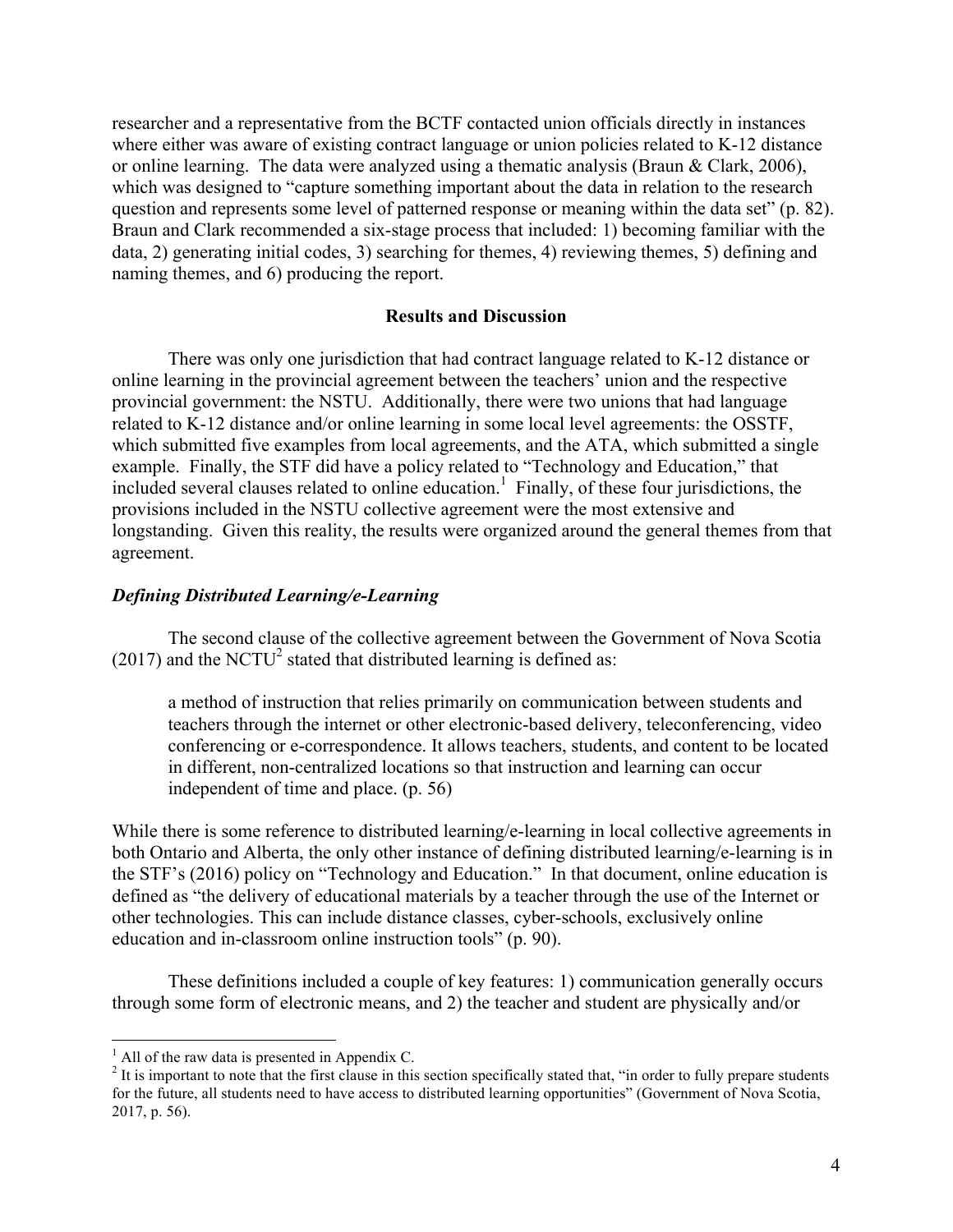temporally separated. It is important to underscore that distance is not solely defined by geography, but can also be a distance of time. For example, Barbour (2011b) described a situation encountered in New Zealand where the teacher:

had begun to use the asynchronous course content he had created for his online courses with his face-to-face students and had also began to teach in a manner consistent with his online teaching (i.e., where he would provide limited direct instruction and used class time to facilitate his students' movement through the activities in the asynchronous course content). One of his social science courses had an enrollment of 15 students, but eight of the students were physically present in the room when he was scheduled to teach the course. The other seven were scheduled for this course at times that fit into their timetable, but while this teacher was scheduled to teach other courses. Under this model, the students who were scheduled for this particular humanities course during period when the teacher was scheduled to teach it came to his classroom and he would introduce the topic, tasks, and/or activities for the day; and then begin to facilitate the students as their progressed through the curriculum. For the seven students who were scheduled to take this course during our periods, they would go to the library or a computer lab. The teacher would have sent the same instruction provided to the face-to-face students electronically. If the students needed assistance from their teacher, they would e-mail him or send him a *Skype* message. In some instances, the teacher would take a few minutes to go to where the student was located or the student might be told to come to the teachers' classroom if the assistance was more involved than could be efficiently communicated in text-based medium. As the teacher structured all of his courses in the same manner, it wasn't as if these students would be interrupting the teacher while they were "teaching" another course. (pp. 22-24)

Many would describe this model as a form of blended learning. However, using the definition of distributed learning from the Nova Scotia collective agreement, in this situation the teacher and student are separated by time, and often by distance (admittedly a relatively short amount of distance). The teacher and student also spend much of their time interacting with each other through electronic means (e.g., the content in the learning management system, e-mail or *Skype*). By strict definition, this situation is an example of distributed learning.

While not included in its collective agreement, the *Schools Act, 2006* in British Columbia defined distributed learning as "a method of instruction that relies primarily on indirect communication between students and teachers, including internet or other electronic-based delivery, teleconferencing or correspondence" and a distributed learning school as "a school or francophone school that offers instruction to its students by means of distributed learning only" (Government of British Columbia, 2006, p. C-13). While not specifically stated in the legislation, it has generally been applied that if a student receives more than 50% of their instruction in a manner consistent with this definition they are considered to be enrolled in a distributed learning course. As such, within British Columbia context, the students enrolled in the in-school online courses described in the situation above would be considered regular students because both the students and their teacher are at the same school. This regular student status would be the case even if the student's sole means of interaction with the teacher were electronically-based.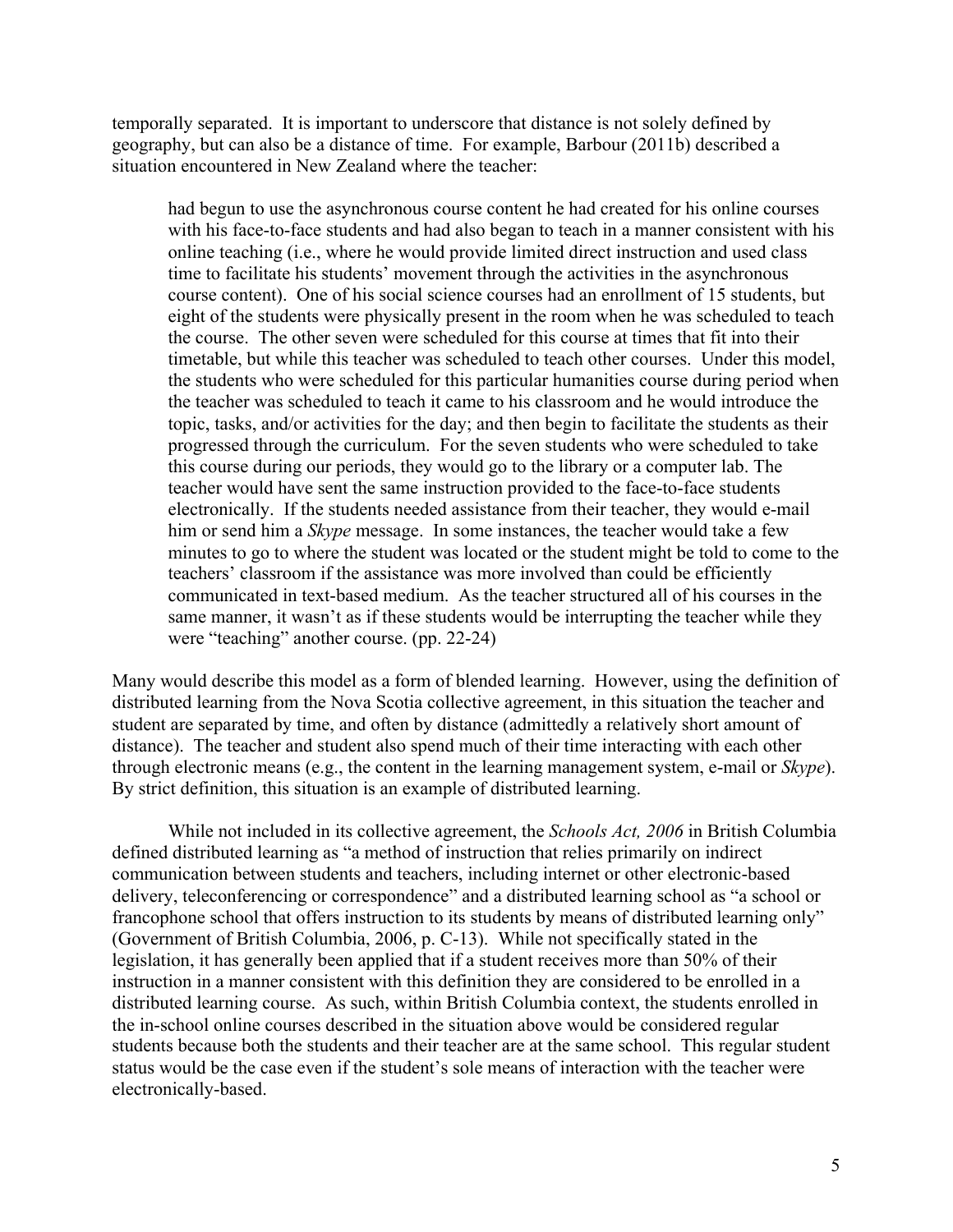#### *Teacher Working Conditions*

In each of the collective agreements that were examined, clauses related to teacher working conditions were the most common items represented. These clauses had several thematic commonalities (see Table 1).

*Table 1. Collective Agreement Clauses Related to Distributed Learning (DL) Teacher Working Conditions*

| Theme                                                          | <b>NS</b> | ОN | AB | SK |
|----------------------------------------------------------------|-----------|----|----|----|
| Requirement that the teacher be certified                      | X         | X  |    |    |
| Requirement that DL be considered part of the teacher's formal | X         | X  |    |    |
| workload                                                       |           |    |    |    |
| Maximum DL class size                                          | X         | X  | X  |    |
| Mandated professional development for DL teachers              | X         | X  |    |    |
| School day can be different, must be equivalent                | X         |    |    |    |
| DL teacher workspace assignment                                |           | X  | X  |    |
| Formal evaluation structure for DL teachers                    |           | X  |    |    |
| Mandated teacher behaviours                                    |           | x  |    |    |

Note that, with the exception of two items, all of the themes were represented in multiple sources.

There were three themes that appeared in three of the four jurisdictions. First, the requirement that distributed learning be considered a part of the teacher's formal workload – and not be assigned in addition to a full workload – was included in the NSTU collective agreement, three of the five samples provided by the OSSTF, and the STF policy. Second, collective agreements in Nova Scotia, Ontario, and Alberta have included class size limits for distributed learning courses. In the case of both Nova Scotia and Alberta, the maximum class size is set at a specific limit – 25 students per course and 117 students per full time equivalent respectively. In two of the five samples provided by the OSSTF, there is no limit on the class size of an elearning course; only a statement that e-learning courses must follow the class size limits for face-to-face courses. Interestingly, the STF policy simply advised that, "teachers' workloads must be carefully considered in relation to online education to ensure students' needs are being met and that teacher workloads are reasonable, clearly defined and encourage balance." Third, the NSTU collective agreement, one of the five samples provided by the OSSTF and the STF policy all reference the unique nature of teaching in a distributed learning environment and, as such, require additional and specific professional development. The OSSTF example specifies that the professional development be focused on "the delivery of courses on the e-learning platform," while the NSTU specifies that the school board should be the one to fund such professional development.

The NSTU collective agreement and three of the five samples provided by the OSSTF made specific reference to the fact that all distributed learning/e-learning courses should be taught by a certified teacher. The NSTU collective agreement described this requirement as "certified teachers under contract with a school board;" while the OSSTF samples speak of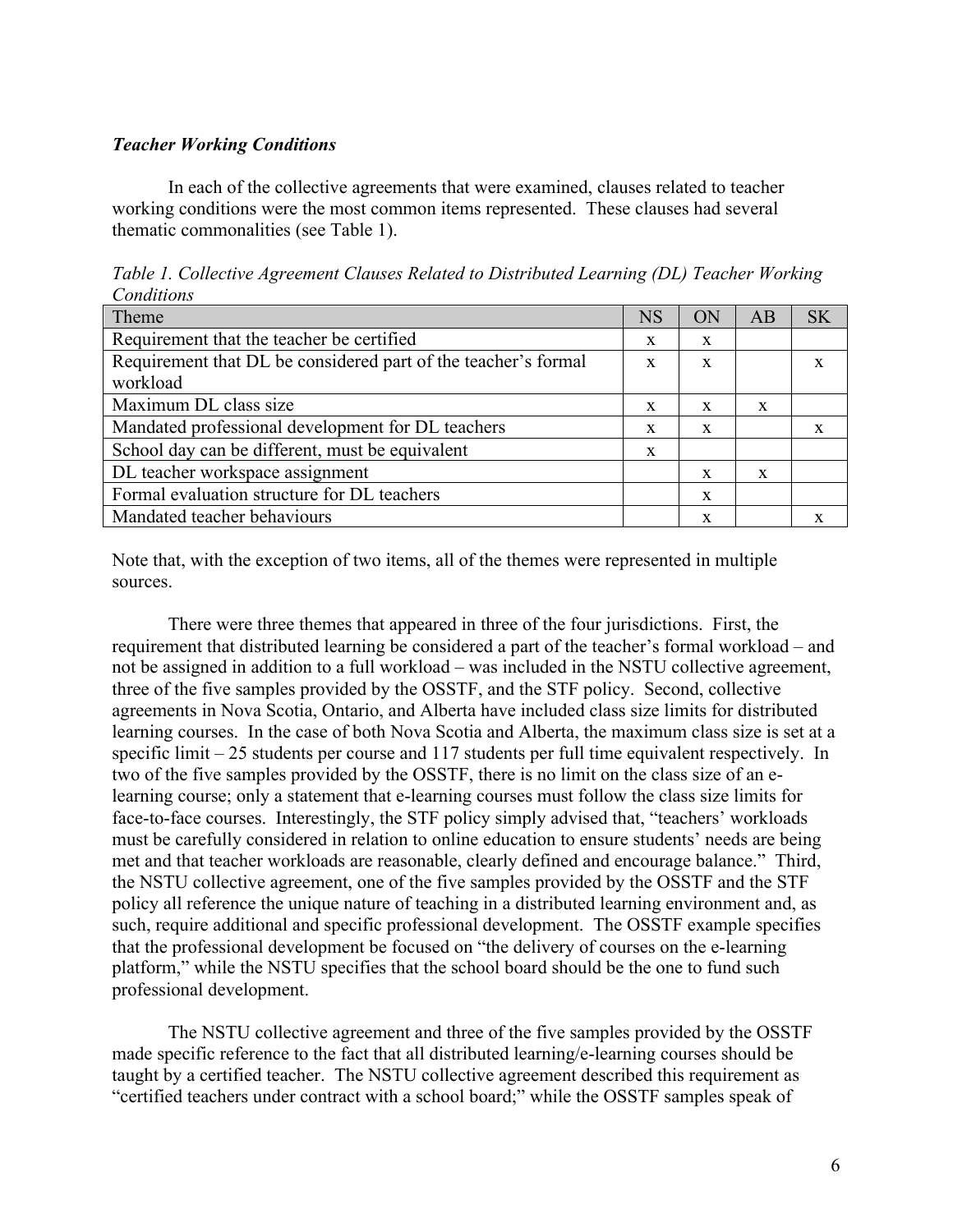"teachers covered by the provisions in Article XIX," "a member of the teacher's bargaining unit," or "secondary day school teacher who is a member of the OSSTF bargaining unit."

Further, four of the five samples provided by the OSSTF and one of the examples provided by the ATA spoke to the nature of distributed learning teacher workspace. All four OSSTF samples referenced that the e-learning teacher "will be assigned a work station [and a] work area in the teacher's secondary school with the necessary resources." Essentially, the teacher must be provided with a location and the necessary technology to teach their e-learning course. The example provided by the ATA was from one local agreement which focused on the fact that safe work environments required a minimum of two teachers. This requirement would have prevented a distributed learning teacher from working from home or another off-site location by themselves.

Interestingly, three of the five samples provided by the OSSTF – as well as the STF "Technology and Education" policy – made reference to specific behaviours that distributed learning teachers must undertake. Some of these behaviours included:

- Classroom teachers delivering E-Learning courses through the LMS shall be solely responsible for the teaching, monitoring, assessment and evaluation of students taking the course.
- A teacher teaching E-Learning courses is assigned by mutual consent and shall correspond with students solely through the LMS and using Board email.
- The teacher will not use their personal email in any aspect of the delivery of the E-Learning program.
- All lesson preparation, teaching, monitoring, evaluation, testing and reporting of marks to the home school of the student for students taking e-learning credit courses will be the responsibility of the teacher assigned to the e-learning course.

Collectively, these OSSTF clauses specify that e-learning teachers must use the learning management system and the school board's official e-mail for the delivery of their courses and their communication, and that the e-learning teachers are solely responsible for the delivery of their courses. Further, the STF policy indicates that, "teachers must be involved in the development and delivery of supports for students at the receiving end of online education." This statement implies that the teacher's role in the distributed learning environment should extend beyond the delivery of the course to include both the design and support of the distributed learning course.

Finally, the three themes that were only represented once were a clause that appeared in three of the five samples provided by the OSSTF and one clause from the NSTU collective agreement.

A teacher teaching e-learning courses will report to school board personnel only and will be evaluated only by the principal or vice-principal and/or supervisory officers employed by the Board. *OSSTF, Samples #3 (clause 4.2), 4 (clause 9), 5 (clause 7)*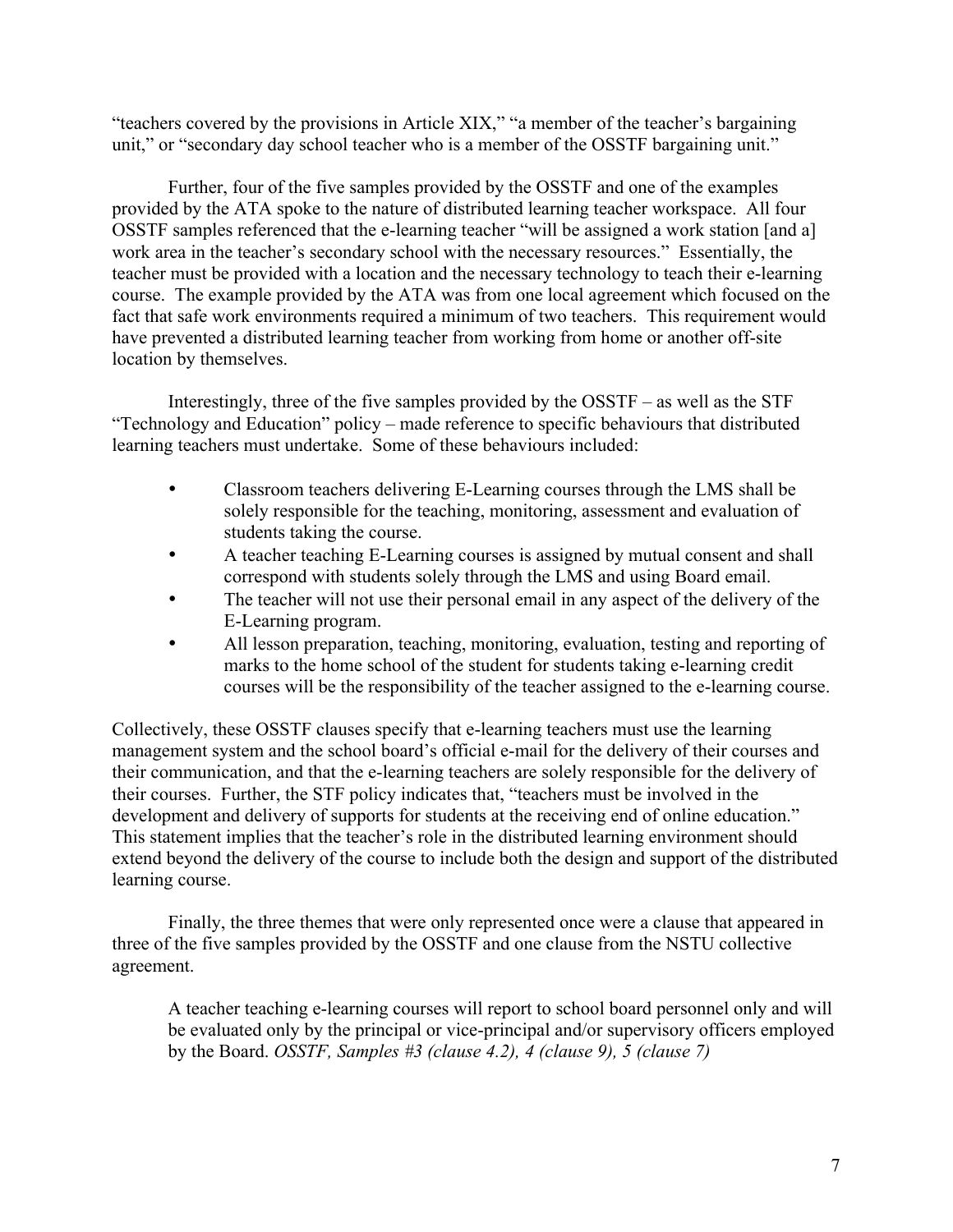49.10 (i) The structure of the school day for a teacher assigned to teach distributed learning, whether synchronous or asynchronous, may be different but equivalent to the length of school day for teachers assigned to teach non-distributed learning courses.

(ii) Any changes to the structure of the school day pursuant to (i) which impacts an individual teacher teaching distributed learning shall not occur without the agreement of the teacher. Should the Employer determine that the structure of the school day is to be different from what was assigned, should the distributed learning teacher decline the change, the Employer may still proceed with the change, in which case local provisions would apply to that teacher. (Government of Nova Scotia, 2017, p. 58)

With respect to the OSSTF clauses, it is important to remember that in Ontario all e-learning courses are offered at the school board level. As such, it is appropriate for the e-learning teacher to report to and be evaluated by a school board officer for that portion of their teaching assignment.

## *School and School Board Responsibilities*

In addition to setting out regulations and guidelines for distributed learning teachers, these documents also outline numerous responsibilities for the schools and/or school boards that choose to operate distributed learning programs. For example, the NSTU collective agreement requires that:

- schools must have student supervision at the local level when students are engaged in distributed learning (48.05),
- schools must have a local distributed learning coordinator (48.06), and<br>• if the course exists in the student's local school, they must receive appro-
- if the course exists in the student's local school, they must receive approval from the school in order to take the course in a distributed learning environment (48.07).

Three of the five samples provided by the OSSTF also focused on requirements for schools and/or school boards. For example, several of the samples stated the school board was required to appoint a district e-learning coordinator to oversee the implementation of the board's distributed learning plan. The remaining clauses in the OSSTF samples focus on how schools and/or school boards implement their distributed learning programs. Issues such as scheduling, registration, and whether the program is part of the day school or continuing education offerings are specifically referenced.

The final reference to the responsibilities of schools and/or school boards can be found in the STF policy, which reads:

(d) When possible, online education should be based on a decentralized model of delivery that reflects local contexts and supports, rather than replaces rural, remote or northern schools.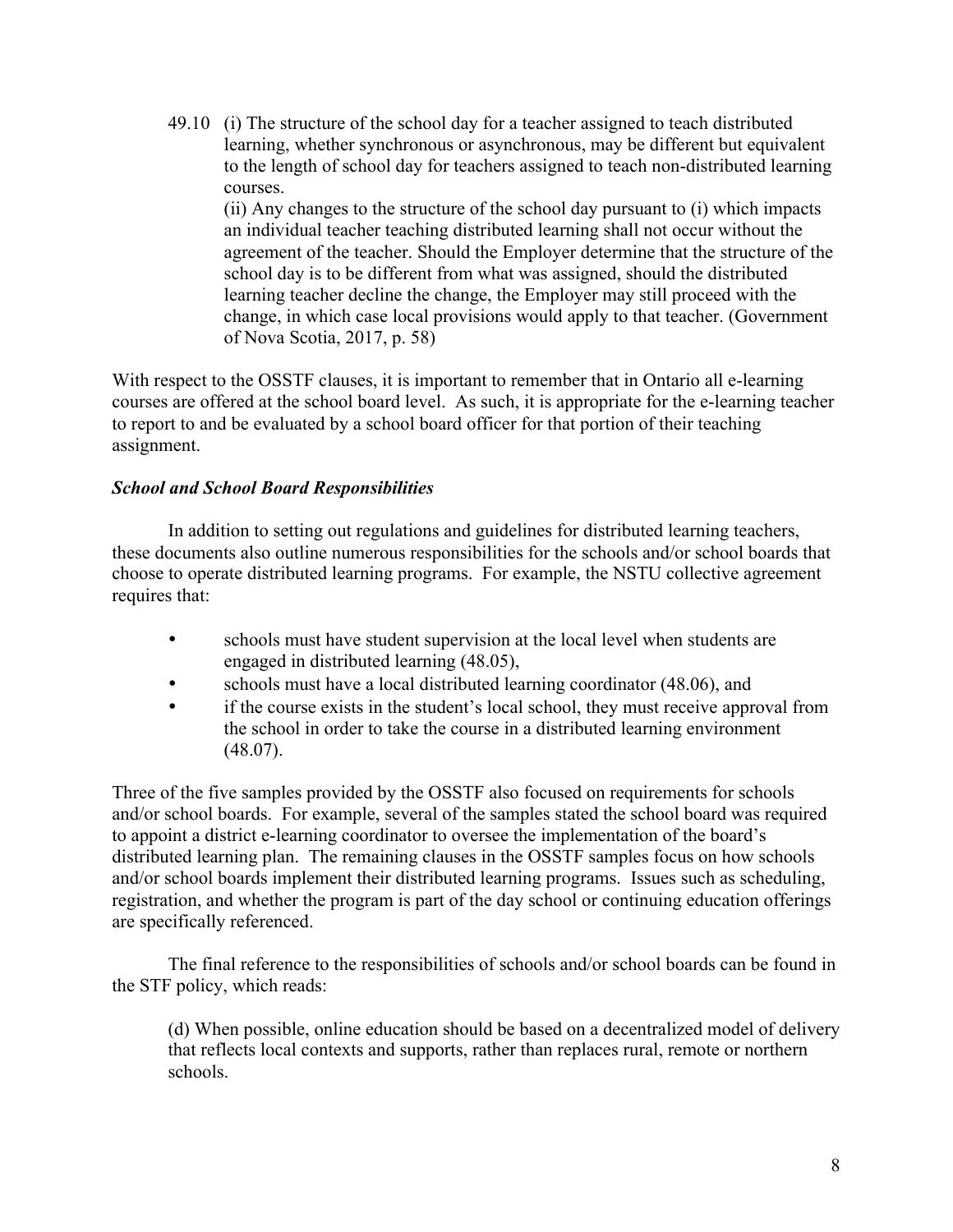(e) Online education may be a viable alternative for student engagement. The referral process must be collaborative, respect student autonomy, meet students' needs and ensure ongoing supports are available.

These two clauses are in a specific section that is prefaced by stating, "exclusively online education is an important and growing sector of the public education system and requires particular attention in the following ways." As such, these clauses are things that systems should pay attention to, but not necessarily be responsible for undertaking.

#### *Formal Consultation Mechanisms*

The final aspect present in several of the collective agreements has focused on mechanisms for consultation. One example of this consultation can be found in the final clause of the NSTU collective agreement which calls for the creation of a provincial advisory committee. The clause reads:

49.12 A standing Distributed Learning Committee consisting of two (2) representatives from the Department of Education and Early Childhood Development, two (2) representatives from School Boards and four (4) representatives from the Union shall be established to address issues surrounding the ongoing development of distributed learning. The Committee shall meet at the request of either the Department of Education and Early Childhood Development or Union but in any event not less than twice a year and provide a written report to the parties bound by this Agreement. Without limiting the scope of the Committee, the following are expected topics:

- The application of reasonably equivalent hours of work
- Appropriate time and resources for those teaching distributed learning courses
- Professional development
- Technological change

Interestingly, the union representation of this committee is 50% of the overall committee membership.

Two of the five samples from the OSSTF contain clauses that provide for even more direct consultation with the union. These clauses read:

#### Sample 3

XX.2.7.2 The Board will consult with the Bargaining Unit prior to offering electronic credits to other regular day school students.

#### Sample 4

1. The Board agrees to inform the Union prior to implementing the electronic and distance education delivery of secondary school credits in a school.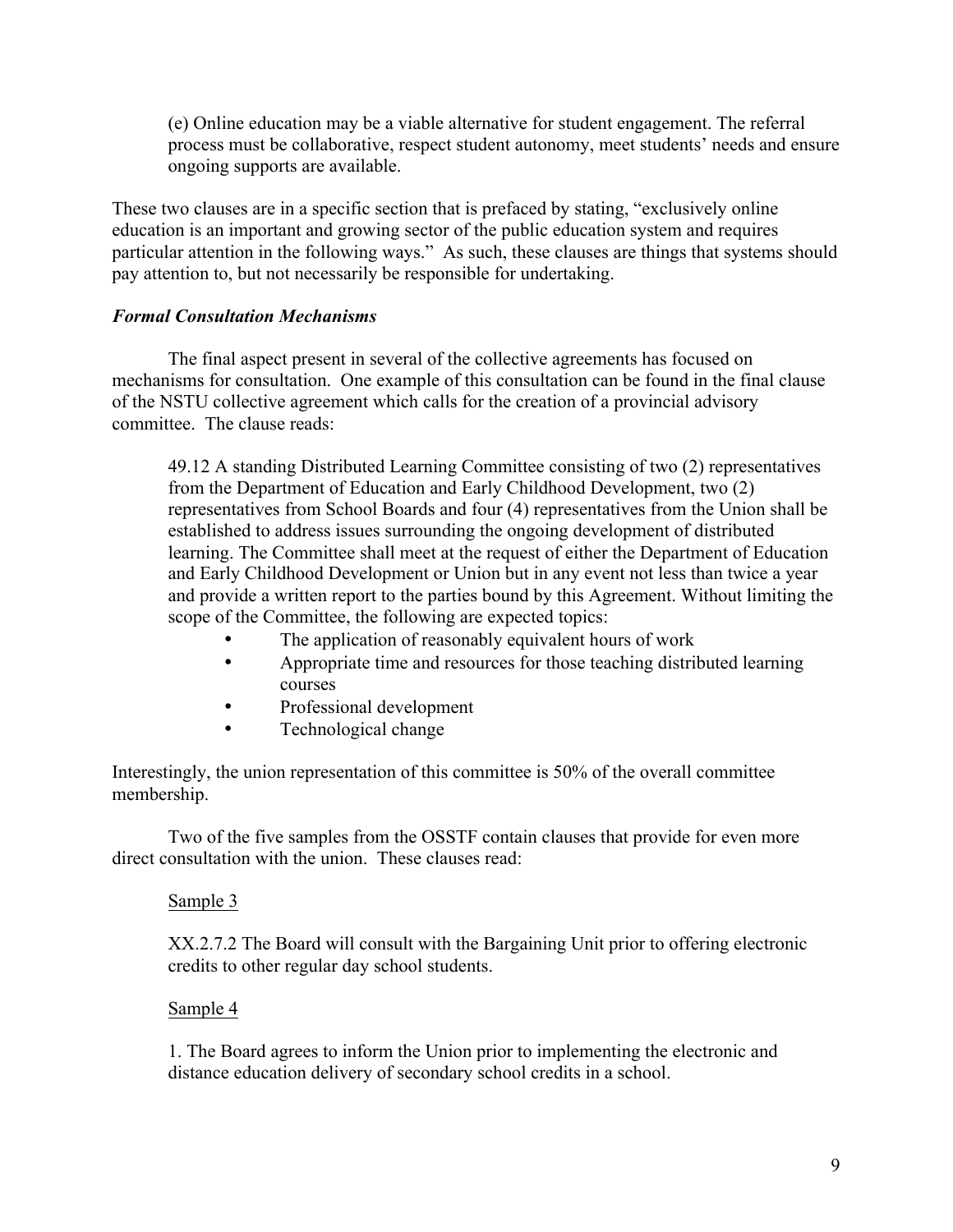12. In the event there are changes to the Education Act with respect to Provincial guidelines, funding or protocols, the Board and the Union agree to meet and review how such required changes will be implemented.

In these clauses, the school board has to consult or inform the union if they want to implement a distributed learning program. Further, if the province were to change regulations related to distributed learning the school board is required to consult with the union on how to implement those changes.

#### **Summary**

In all of these examples, there are actually few regulations that go beyond what would be expected for traditional brick-and-mortar education. Within any public school system, it is an expectation that teachers are certified and that the courses they teach are considered part of their formal workload. It is expected they undertake continuous professional development, but in some distributed learning programs specific training for teaching online may be required and provided. It is also expected that schools and/or school boards will provide teachers with the resources – including the teaching resources, physical space, and training – they need in order to complete their job. This is no different if teaching in a classroom or distributed learning environment.

In areas where distributed learning teachers are treated differently than face-to-face teachers, the regulations are often completed for legal reasons. For example, the requirement that teachers use the learning management system and their official school e-mails is designed to protect both students and teachers. Similarly, the guidelines related to distributed learning teachers were generally quite vague in nature. For example, suggestions focused on the involvement of teachers in the design, delivery, and support of distributed learning.

In fact, the only areas where distributed learning appears to be treated in unique ways – at least in comparison to brick-and-mortar education – are the various mechanisms that were put in place in Nova Scotia and Ontario to allow for consultations between those operating the distributed learning program and the union. The potential topics outlined in the NSTU collective agreement – reasonably equivalent hours of work, appropriate time and resources, professional development, and technological change – provide some of the rationale for the necessity of these consultation processes. The well defined differences between face-to-face teaching and distributed learning teaching require stakeholders to engage in what Simonson and Schlosser (1995) referred to as the theory of equivalency. The basic premise was that, "the more equivalent the learning experiences of distant students are to that of local students, the more equivalent will be the outcomes of the learning experience" (p. 13). As such, the main question for these consultations are what constitutes the equivalent experiences for teaching in the distributed learning environment to traditional classroom teaching.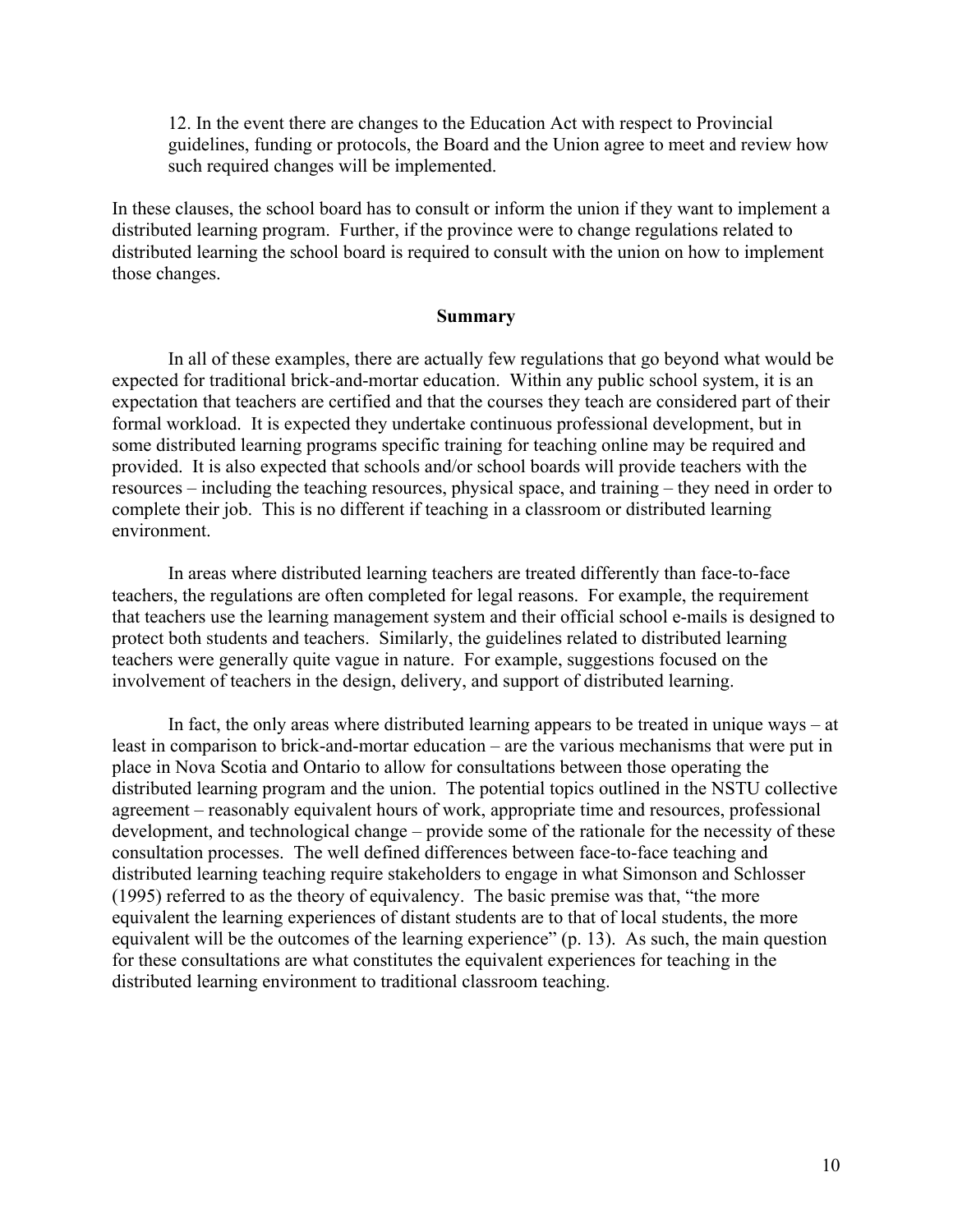#### **References**

- Barbour, M. K. (2009). State of the nation: K-12 online learning in Canada. Vienna, VA: International Council for K-12 Online Learning. Retrieved from<http://k12sotn.ca/>
- Barbour, M. K. (2010). State of the nation: K-12 online learning in Canada. Vienna, VA: International Council for K-12 Online Learning. Retrieved from<http://k12sotn.ca/>
- Barbour, M. K. (2011a). State of the nation: K-12 online learning in Canada. Vienna, VA: International Council for K-12 Online Learning. Retrieved from<http://k12sotn.ca/>
- Barbour, M. K. (2011b). *Primary and secondary e-learning: Examining the process of achieving maturity*. Christchurch, New Zealand: Distance Education Association of New Zealand. Retrieved from <http://www.vln.school.nz/file/download/114023>
- Barbour, M. K. (2012). State of the nation: K-12 online learning in Canada. Victoria, BC/Vienna, VA: Open School BC/International Council for K-12 Online Learning. Retrieved from <http://k12sotn.ca/>
- Barbour, M. K. (2013). State of the nation: K-12 online learning in Canada. Victoria, BC: Open School BC. Retrieved from<http://k12sotn.ca/>
- Barbour, M. K., & Adelstein, D. (2013). *Voracious appetite of online teaching: Examining labour issues related to K-12 online learning*. Vancouver, BC: British Columbia Teachers Federation. Retrieved from <http://www.bctf.ca/uploadedFiles/Public/Issues/Technology/VoraciousAppetite.pdf>
- Barbour, M. K., & LaBonte, R. (2016). *State of the nation study: K-12 e-learning in Canada*. Cobble Hill, BC: Canadian E-Learning Network. Retrieved from<http://k12sotn.ca/>
- Barbour, M. K., & Stewart, R. (2008). A snapshot state of the nation study: K-12 online learning in Canada. Vienna, VA: North American Council for Online Learning. Retrieved from <http://k12sotn.ca/>
- British Columbia Teachers Federation. (2001, March). *51.11 – Distributed learning*. A policy adopted at the 2001 British Columbia Teachers Federation Annual General Meeting, Victoria, BC.
- Canadian Teachers Federation. (2000). *Fact sheets on contractual issues in distance/online education*. Ottawa, ON: Author.
- Davis, N. E. (2007, February). *Teacher education goes into virtual schooling*. Paper presented at the FIPSE Comprehensive Conference.
- DiPietro, M. (2010). Virtual school pedagogy: The instructional practices of K-12 virtual school teachers. *Journal of Educational Computing Research, 42*(3), 327–354.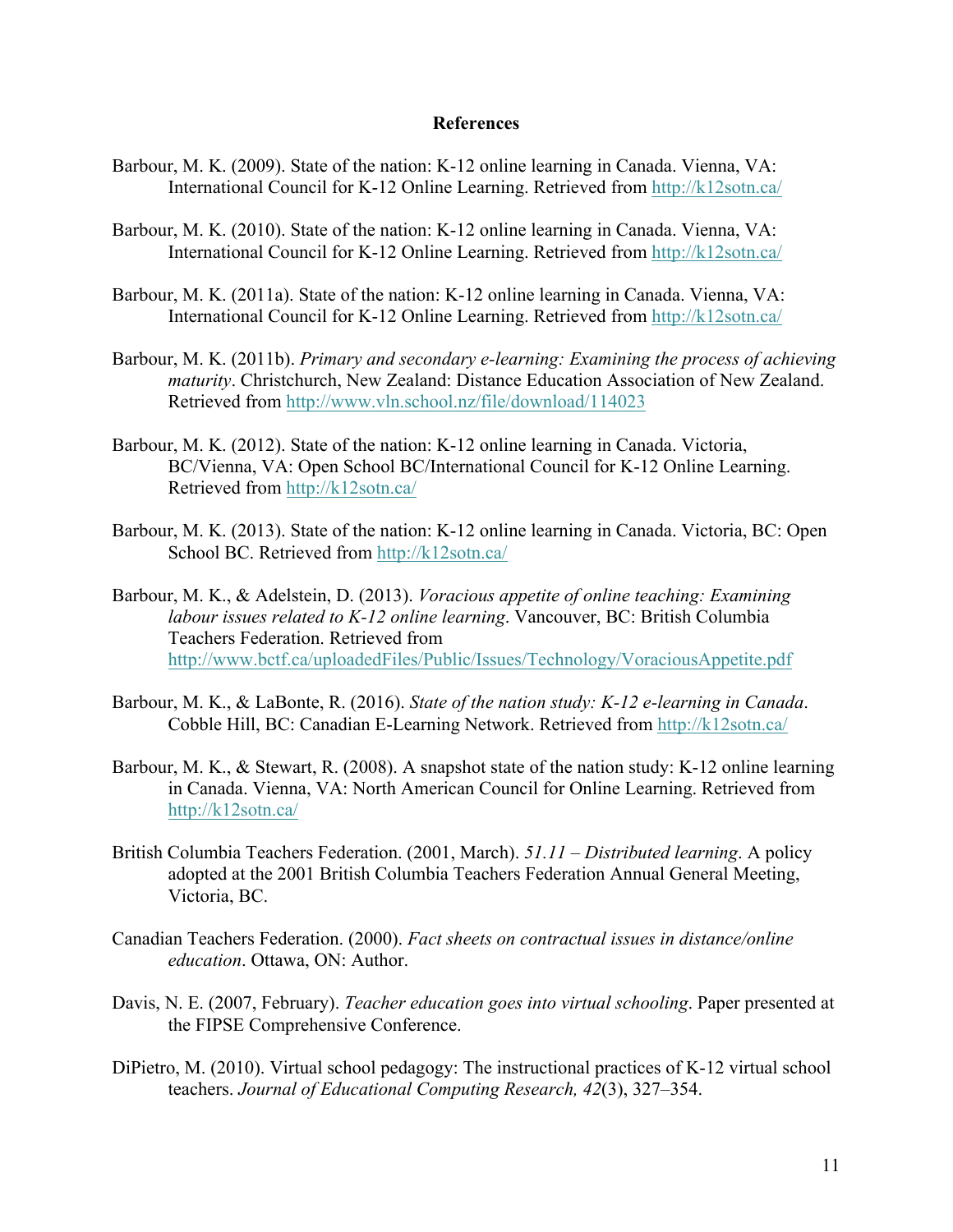- DiPietro, M., Ferdig, R. E., Black, E. W., & Preston, M. (2008). Best practices in teaching K-12 online: Lessons learned from Michigan Virtual School teachers. *Journal of Interactive Online Learning, 7*(1). Retrieved from [http://www.ncolr.org/issues/jiol/v7/n1/best](http://www.ncolr.org/issues/jiol/v7/n1/best-practices-in-teaching-k-12-online-lessons-learned-from-michigan-virtual-school-teachers)[practices-in-teaching-k-12-online-lessons-learned-from-michigan-virtual-school-teachers](http://www.ncolr.org/issues/jiol/v7/n1/best-practices-in-teaching-k-12-online-lessons-learned-from-michigan-virtual-school-teachers)
- Erlandson, D. A., Harris, E. L., Skipper, B. & Allen, S.D. (1993). *Doing naturalistic inquiry: A guide to methods*. Newbury Park, CA: Sage Publication Inc.
- Ferdig, R. E., Cavanaugh, C., DiPietro, M., Black, E. W., & Dawson, K. (2009) Virtual schooling standards and best practices for teacher education. *Journal of Technology and Teacher Education, 17*(4), 479-503.
- Government of British Columbia. (2006). *Schools Act, 2006*. Victoria, BC: Author. Retrieved from [http://www2.gov.bc.ca/assets/gov/education/administration/legislation](http://www2.gov.bc.ca/assets/gov/education/administration/legislation-policy/legislation/schoollaw/revisedstatutescontents.pdf)[policy/legislation/schoollaw/revisedstatutescontents.pdf](http://www2.gov.bc.ca/assets/gov/education/administration/legislation-policy/legislation/schoollaw/revisedstatutescontents.pdf)
- Government of Nova Scotia. (2017). *Agreement between the Minister of Education and Early Childhood Development of the Province of Nova Scotia and the Nova Scotia Teachers Union*. Halifax, NS: Author. Retrieved from [https://www.nstu.ca/data/negotiationsprov/TPA](https://www.nstu.ca/data/negotiationsprov/TPA-Amended by Bill 75 Final Revised.pdf)-[Amended%20by%20Bill%2075%20Final%20Revised.pdf](https://www.nstu.ca/data/negotiationsprov/TPA-Amended by Bill 75 Final Revised.pdf)
- Harms, C. M., Niederhauser, D. S., Davis, N. E., Roblyer, M. D. & Gilbert, S. B. (2006). Educating educators for virtual schooling: Communicating roles and responsibilities. *The Electronic Journal of Communication, 16*(1-2). Retrieved from <http://www.cios.org/EJCPUBLIC/016/1/01611.HTML>
- Kearsley, G., & Blomeyer, R. (2004). Preparing K-12 teachers to teach online. *Educational Technology, 44*(1), 49-52.
- Kuehn, L. (2013, August 15). Union supports distributed (online) learning--with conditions. *edudigicritic: Critical analysis of technology in education*. Retrieved from <http://digicritic.blogspot.com/2013/08/union-supports-online-learning-with.html>
- LeCompte, M. D. & Preissle, J. (1993). *Ethnography and qualitative design in educational research* (2nd ed.). San Diego, CA: Academic Press.
- Ontario Secondary Schools Teachers' Federation. (2001). E-learning: Challenges ahead. *OSSTF Monographs #23*. Toronto, ON: Author.
- Reeves, T. C. (2000). Socially responsible educational technology research. *Educational Technology, 40*(6), 19-28.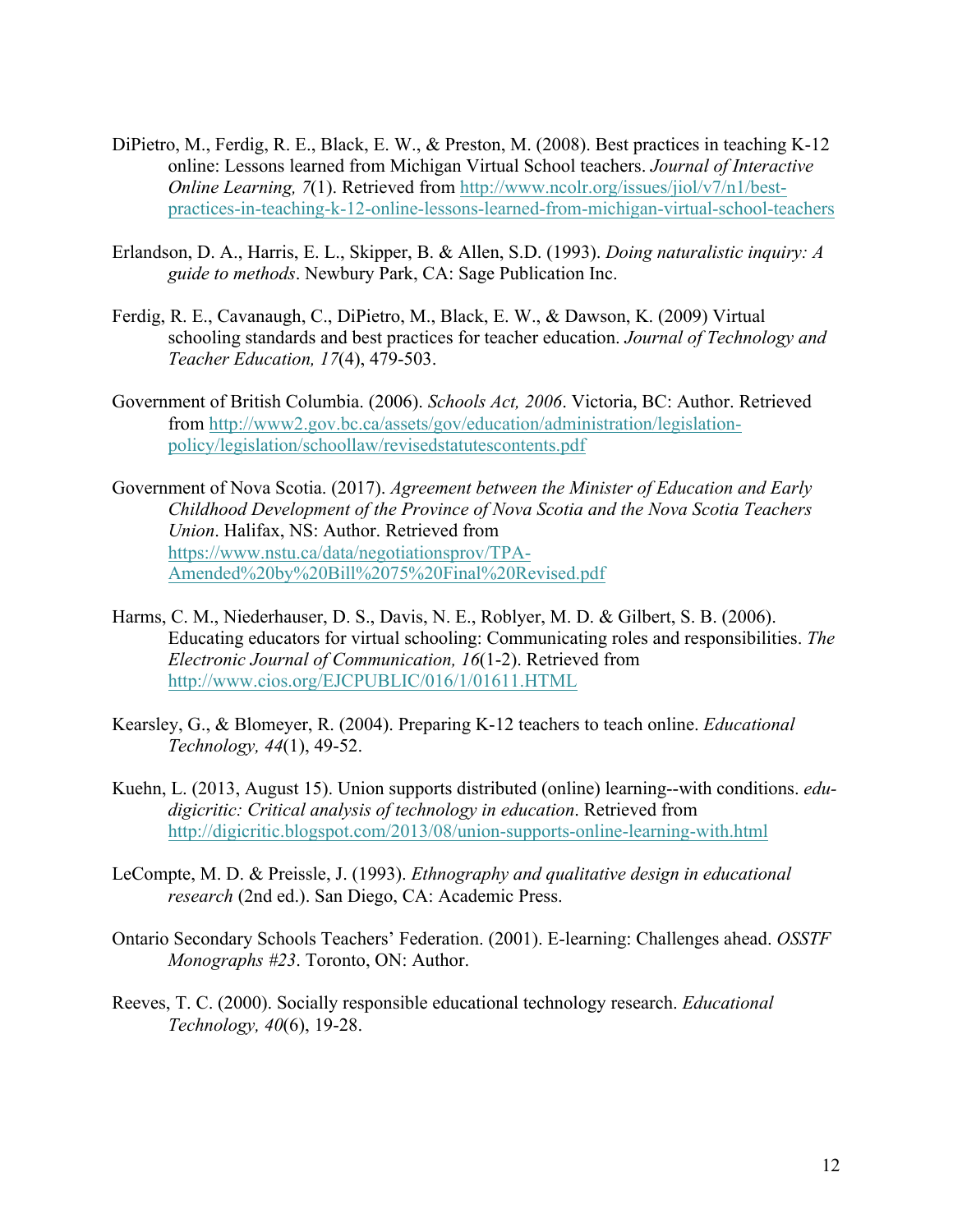- Reis, H. T., & Gable, S. L. (2000). Event-sampling and other methods for studying everyday experience. In H. T. Reis & C. M. Judd, (Eds.), *Handbook of research methods in social and personality psychology* (pp. 190-222). New York: Cambridge University Press.
- Rice, K. (2011). *Making the move to K-12 online teaching: Research-based strategies and practices*. Boston, MA: Pearson
- Saskatchewan Teachers Federation. (2016). *Saskatchewan Teachers Federation governance handbook*. Saskatoon, SK: Author. Retrieved from [https://www.stf.sk.ca/resource/stf](https://www.stf.sk.ca/resource/stf-governance-handbook)[governance-handbook](https://www.stf.sk.ca/resource/stf-governance-handbook)
- Simonson, M., & Schlosser, C. (1995). More than fiber: Distance education in Iowa. *TechTrends, 40*(3), 13-15.
- Smith, R. D. (2009). Virtual voices: Online teachers' perceptions of online teaching standards. *Journal of Technology and Teacher Education, 17*(4), 547-571.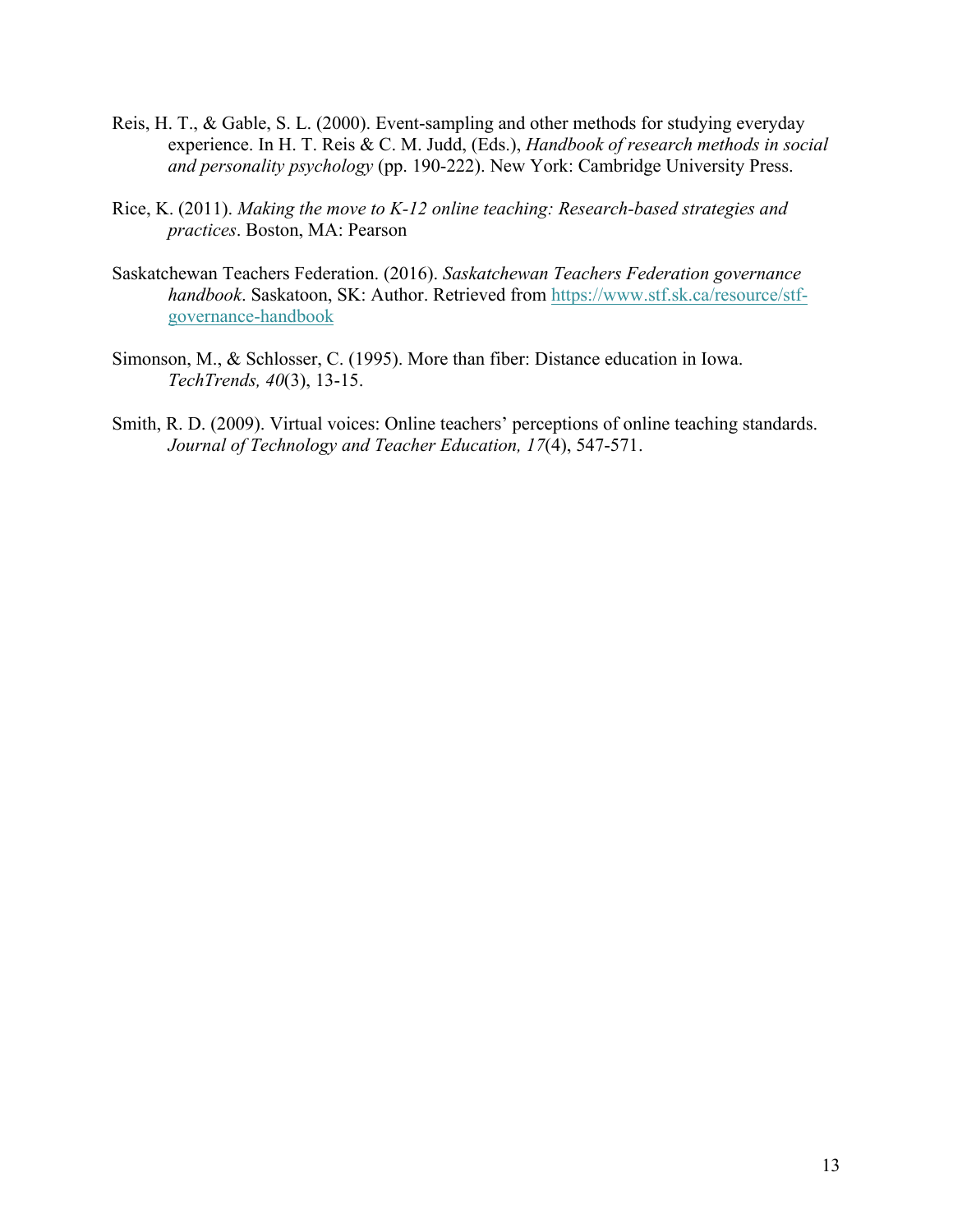## **Appendix A**

#### *51.11 – Distributed Learning*

That BCTF policy on distributed learning be:

1. Distributed learning remains a positive offering within the B.C. public school system when fully supported by adequate staffing, funding and resources within provincial guidelines.

2. Distributed learning should not be used in place of sufficient staffing or adequate facilities.

3. a. Distributed learning and electronic delivery of public education programs should be delivered under the provision of the collective agreement. b. Distributed learning programs and courses in B.C. public schools should be equivalent to other programs and courses in curriculum, assessment and reporting.

4. Policies on distributed learning should be adopted by any school district that intends to use distributed learning for any of its students, either in its own district, or in conjunction with another district that runs programs:

a. the teacher local should be involved in the formulation of the policy;

b. the policy should include criteria and processes for making a decision on whether distributed learning is an appropriate placement;

c. the policy should consider the social purposes of education, as well as the educational development of individuals.

5. The school district in which any public school student lives should receive funding for that student. Decisions on requests to place the student in a distributed learning program should be made by the school district according to established criteria and processes. If a school district believes that an out-of-district distributed learning placement is most appropriate, then it should make enrolment and financial arrangements with the other district.

6. Development of learning resources for distributed learning should be directed by the Ministry of Education, and BCTF members, identified through the BCTF process, should be involved in the development of the resources and compensated according to their rate of pay under the collective agreement provisions that apply in their local.

7. Distributed learning programs should not include marketing learning materials, courses and programs outside of B.C.

8. There should be no financial or other incentive for parents or school districts to enrol students in one program over another.

> *(01 AGM, p. 42-43) Members' Guide to the BCTF 2002-2003 (p. 146)*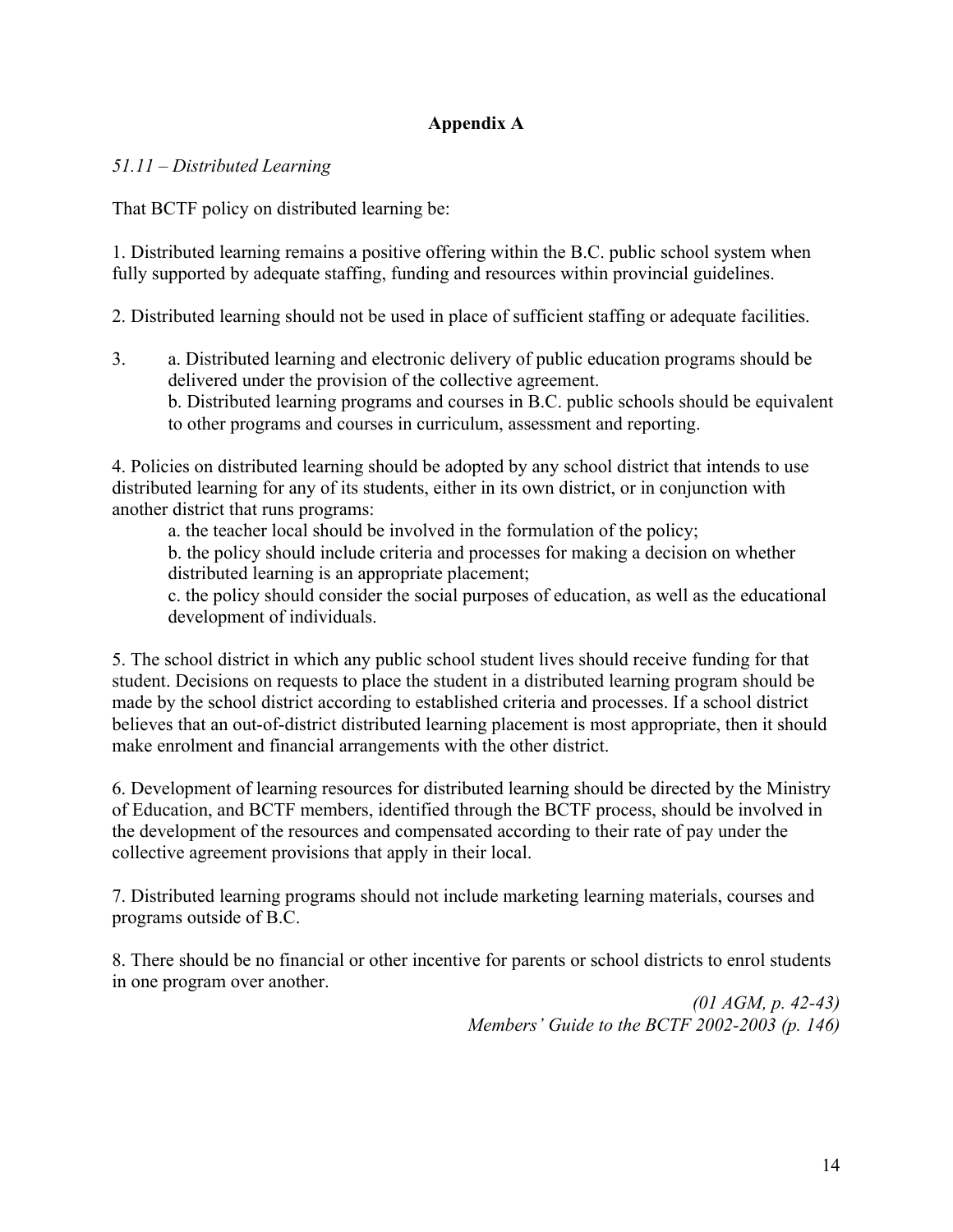## **Appendix B**

## *Working conditions of teachers in distance, online and/or blended learning*

The BC Teachers' Federation has been working with Michael Barbour. We are particularly interested in how teacher federations, including locals, have been addressing issues affecting members work in these programs.

We would appreciate having your responses to these questions. We will share the information that we have gathered in a report.

Please send your responses to Larry Kuehn or Michael Barbour. Please contact either of us if you have questions or if you want to talk about the issues involved.

1. (a) Is there language in your contract related to distance, online and/or blended learning?

1. (b) If the answer to 1. (a) is yes, can you indicate the specific provisions within the contract?

2. (a) Has your teacher federation passed any policies or resolutions related to distance, online and/or blended learning?

2. (b) If the answer to 2. (a) is yes, can you indicate or provide a copy of the specific policies or resolutions?

3. (a) Has your teacher federation conducted any research or data collection related to distance, online and/or blended learning?

3. (b) If the answer to 3. (a) is yes, can you indicate or provide a copy of the specific research/data reports?

4. (a) Has your teacher federation partnered with any distance, online and/or blended learning program or engaged in a project that focused on distance, online and/or blended learning?

4. (b) If the answer to 4. (a) is yes, can you indicate or provide information about the particular project?

5. (a) Are there issues or concerns from your members about the working conditions of those who work in distance, online and/or blended learning programs?

5. (b) How are these being addressed beyond collective agreements and union policies?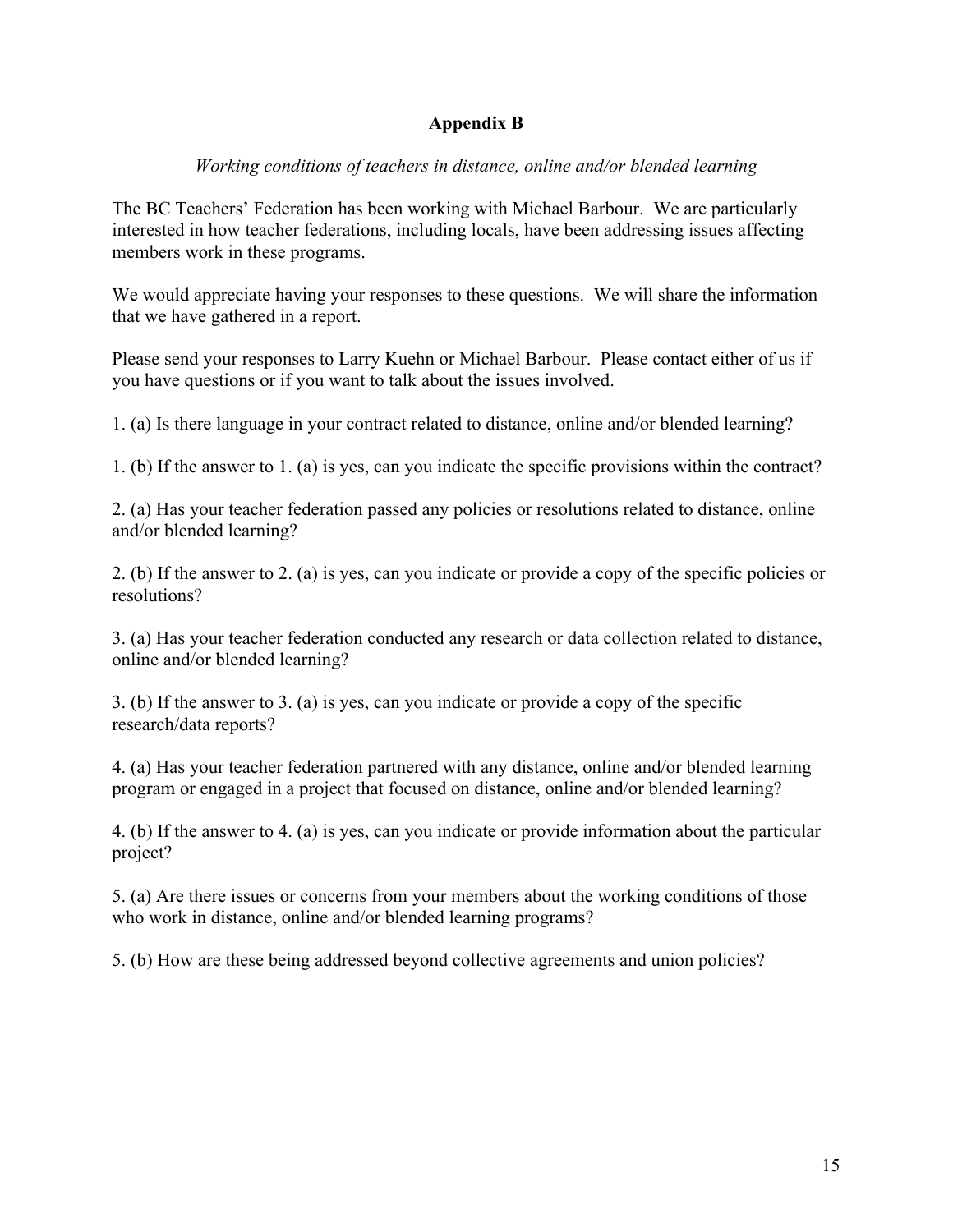## **Appendix C**

## NOVA SCOTIA

#### *Article 49 Distributed Education*

49.01 It is recognized that in order to fully prepare students for the future, all students need to have access to distributed learning opportunities throughout their public education experience.

49.02 Distributed learning is a method of instruction that relies primarily on communication between students and teachers through the internet or other electronic-based delivery, teleconferencing, video conferencing or e-correspondence. It allows teachers, students, and content to be located in different, non-centralized locations so that instruction and learning can occur independent of time and place.

49.03 All distributed learning courses provided by a School Board shall be taught by certified teachers under contract with a School Board in a form approved under this Agreement.

49.04 The participation of a teacher in a distributed learning course shall be part of the teacher's regular assignment and shall not infringe upon the teacher's access to marking and preparation time, lunch periods, days pursuant to Article 25.05, School Year, or other such times provided to classroom teachers in the school.

49.05 The School Board shall provide that each school participating in a distributed learning course will ensure that a student supervision plan is in place. This plan shall include the name of the teacher or teachers responsible for ensuring that the students in the distributed learning class are supervised while at school

49.06 Each receiving site shall designate a teacher to coordinate distributed learning within the school. The role of the coordinating teacher shall be, as required:

(i) to make resources available, when needed, and designate a place where resources are to be stored;

(ii) to monitor student progress with the understanding that the distributed learning teacher is responsible for student evaluation;

(iii) to coordinate the availability of tutorial help for students when requested;

(iv) to ensure that student assignments and evaluations are sent to the delivery site and distributed when returned, where appropriate;

(v) to maintain regular contact with the teacher delivering distributed learning;

(vi) to maintain accurate registration records for distributed learning students;

(vii) to coordinate evaluation schedules under the direction of the distributed learning teacher;

(viii) to assist in dealing with parental enquiries and concerns as they arise.

The assignment shall be part of the co-ordinating teacher's regular assignment and shall not infringe upon the co-ordinating teacher's access to marking and preparation time, lunch periods, days pursuant to Article 25.05, School Year, or other such times provided to classroom teachers in the school.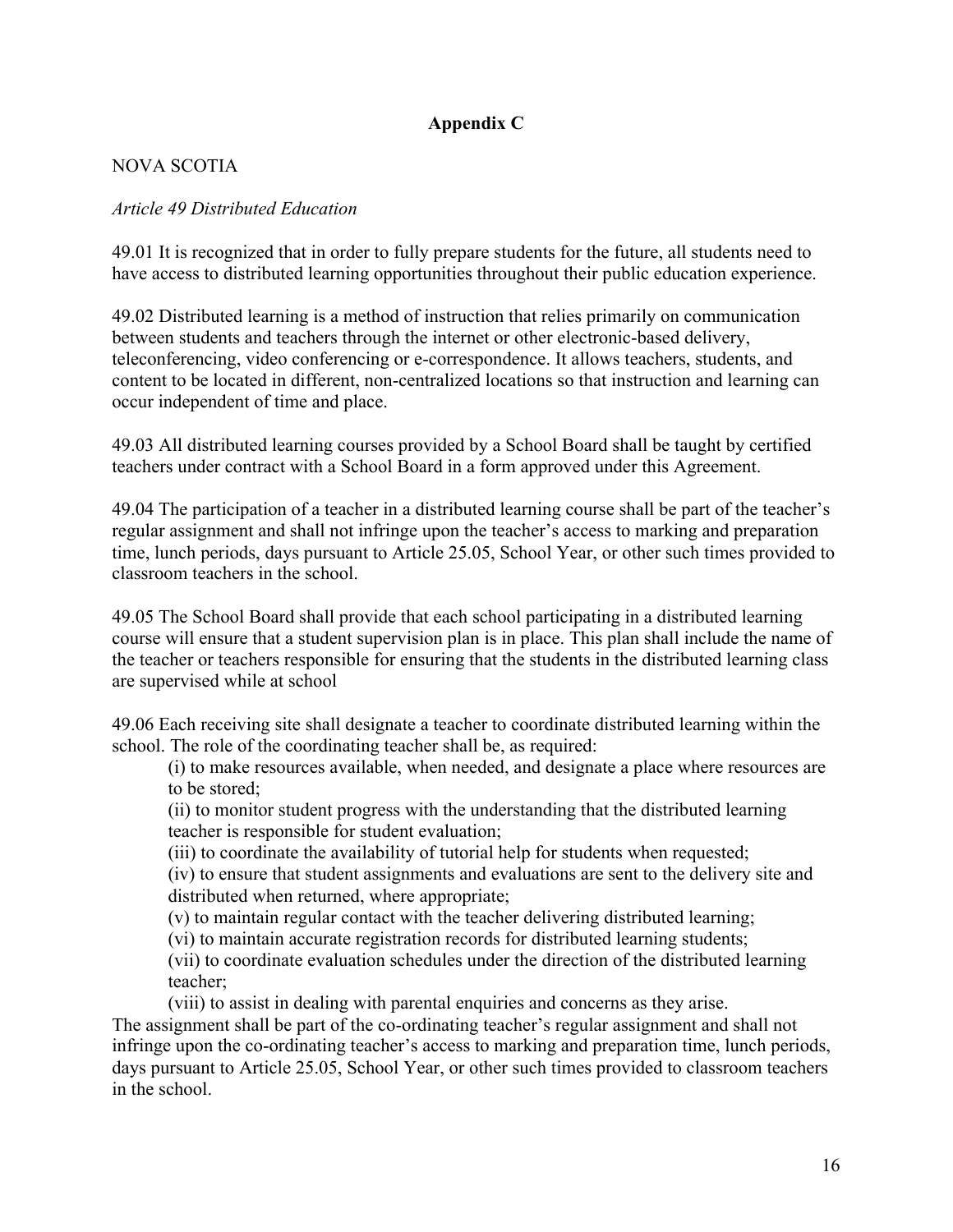49.07 Where the same course is offered within the school and fits a student's timetable, students shall require approval from the Director of Programs, or designate from the Board office, before taking the distributed learning course.

49.08 The maximum number of students permitted in a distributed learning course shall be twenty five (25).

49.09 Teachers participating in distributed learning programs shall be provided with access to ongoing professional development in distributed learning. Consideration shall be given to providing professional development activities as part of in-service days pursuant to Article 25 of this Agreement. Necessary costs for School Board approved professional development activities shall be paid by the School Board and may be claimed subject to Article 60 Professional Development Fund of this Agreement.

- 49.10 (i) The structure of the school day for a teacher assigned to teach distributed learning, whether synchronous or asynchronous, may be different but equivalent to the length of school day for teachers assigned to teach non-distributed learning courses. (ii) Any changes to the structure of the school day pursuant to (i) which impacts an individual teacher teaching distributed learning shall not occur without the agreement of the teacher. Should the Employer determine that the structure of the school day is to be different from what was assigned, should the distributed learning teacher decline the change, the Employer may still proceed with the change, in which case local provisions would apply to that teacher.
- 49.11 (i) Teachers in schools which transmit distributed learning courses shall have the option to request a distributed learning assignment.

(ii) A notice of assignment involving distributed learning shall be subject to assignment provisions in the Local Agreement.

49.12 A standing Distributed Learning Committee consisting of two (2) representatives from the Department of Education and Early Childhood Development, two (2) representatives from School Boards and four (4) representatives from the Union shall be established to address issues surrounding the ongoing development of distributed learning. The Committee shall meet at the request of either the Department of Education and Early Childhood Development or Union but in any event not less than twice a year and provide a written report to the parties bound by this Agreement. Without limiting the scope of the Committee, the following are expected topics:

- The application of reasonably equivalent hours of work
- Appropriate time and resources for those teaching distributed learning courses
- Professional development
- Technological change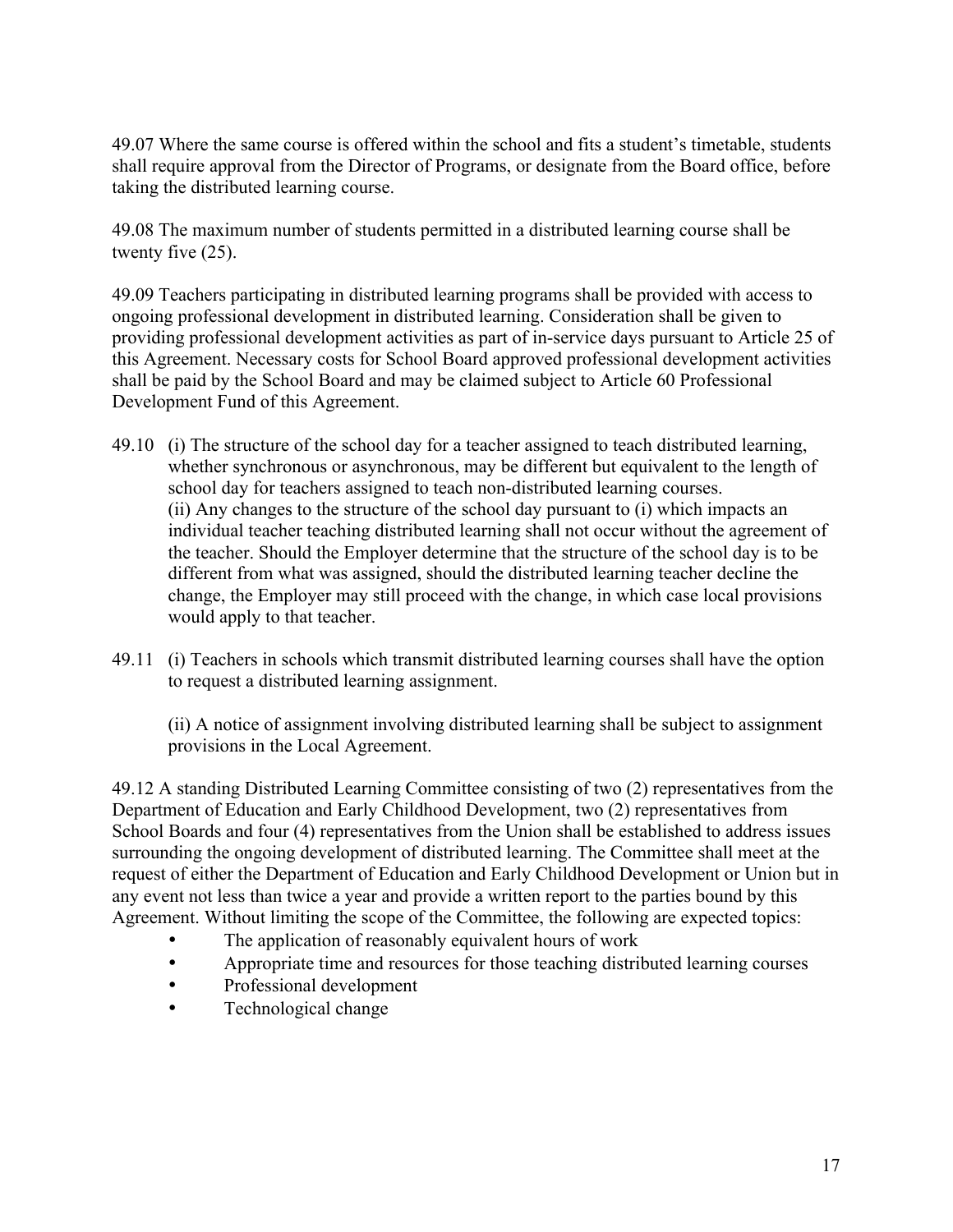#### ONTARIO

*Sample Language from OSSTF/FEESO Teacher Collective Agreements*

#### Sample 1 – Letter of Understanding

For the life of the 2008-2012 collective agreement E-Learning courses will comply with class size maximums.

Class Size language in the local collective agreement:

22.06 The following shall be the class size maxima and shall not be exceeded:

|                                                                                                                               | Current        | Sept 2009            | Sept 2010            |
|-------------------------------------------------------------------------------------------------------------------------------|----------------|----------------------|----------------------|
| Academic Grade 9 & 10                                                                                                         | 32             | 32                   | 32                   |
| Applied Grade 9 & 10                                                                                                          | 23             | 23                   | 23                   |
| <b>Essential (Locally Developed</b><br>Compulsory)                                                                            | 18             | 18                   | 18                   |
| College                                                                                                                       | 30             | 30                   | 30                   |
| College/University                                                                                                            | 34             | 34                   | 32                   |
| University                                                                                                                    | 34             | 34                   | 32                   |
| Workplace                                                                                                                     | 25             | 25                   | 25                   |
| Technical<br>- Constructions, Manufacturing,<br>Transportation                                                                | 24             | 23                   | 22                   |
| Cooperative Education                                                                                                         | 24             | 26                   | 26                   |
| Open Level Classes<br>- Grade 9 and 10<br>- Civics/Career Studies<br>- Grade 11 and $12$<br>- Music/ Phys Ed/ Drama/<br>Dance | 28<br>28<br>30 | 26<br>25<br>28<br>30 | 26<br>25<br>28<br>30 |

Up to 10% of these open level classes in each school, in each semester, may exceed the class size maximum by up to one student. Where, for program need e.g. band, drama, a teacher requests that an open level class be allowed to  $\frac{1}{2}$  and the the class size maximum or the 10% limit, the request will be existent the class size maximum or the 10% limit, the request will be reviewed by the secondary staffing committee by May 31<sup>st</sup>.

#### Sample 2 – Article in the Collective Agreement

Article #XX – Electronic Education Programs

XX.01 E-Learning courses offered by the Near North District School Board will be offered through the provincial LMS (Learning Management System) and coordinated through the DELC (district E-learning Coordinator).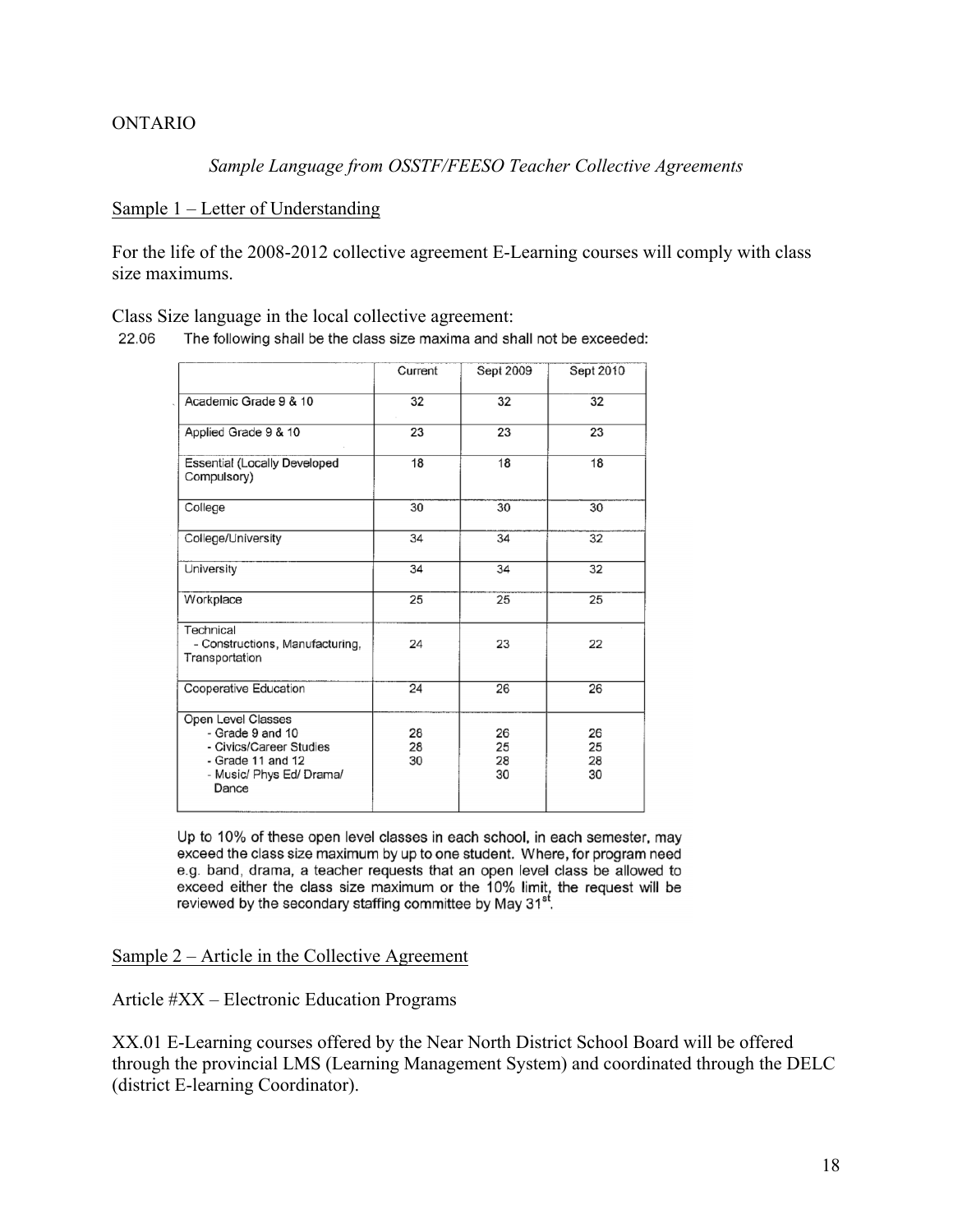XX.02 The provision of E-Learning and scheduling is at the discretion of the board.

XX.03 Secondary school students under 21 years of age taking credit courses through an E-Learning course offered by day school program shall be recorded on the day school register of the student's home school.

XX.04 The provision of E-Learning may be part of the day school and/or continuing education programs.

XX.05 Classes consisting of both 21 years of age or over and under 21 years of age students, who are taking E-Learning courses shall be assigned to a class taught by a member of the Teacher's Bargaining Unit.

XX.06 E-Learning credit courses offered through the LMS will be conducted according to the requirements of the Education Act and Regulations.

XX.07 Classroom teachers delivering E-Learning courses through the LMS shall be solely responsible for the teaching, monitoring, assessment and evaluation of students taking the course.

XX.08 A teacher teaching E-Learning courses is assigned by mutual consent and shall correspond with students solely through the LMS and using Board email.

XX.09 The DELC will assign and manage all board accounts (student and teacher) in the secure environment of LMS.

XX.10 The DELC will be responsible for managing student user accounts; activate, disable, suspend, remove and changing passwords.

XX.11 A Teacher teaching an E-Learning course(s) shall have access to an appropriate work area with the appropriate resources. A member assigned to teach E-Learning courses shall be subject to the workload provisions set out in article 13 of this collective agreement.

XX.12 The employer shall provide the appropriate support personnel to maintain and repair computer hardware/software and computer networks required in order to deliver E-Learning courses.

XX.13 The District E-learning Coordinator (DELC) will work with all of the secondary schools to coordinate the scheduling and enrolment of all the students in E-Learning courses.

Sample 3 – Article in the Collective Agreement

XX.2.7 E-Learning

XX.2.7.1 Credits that are delivered through Contact North to northern reserves shall remain part of the continuing education contract.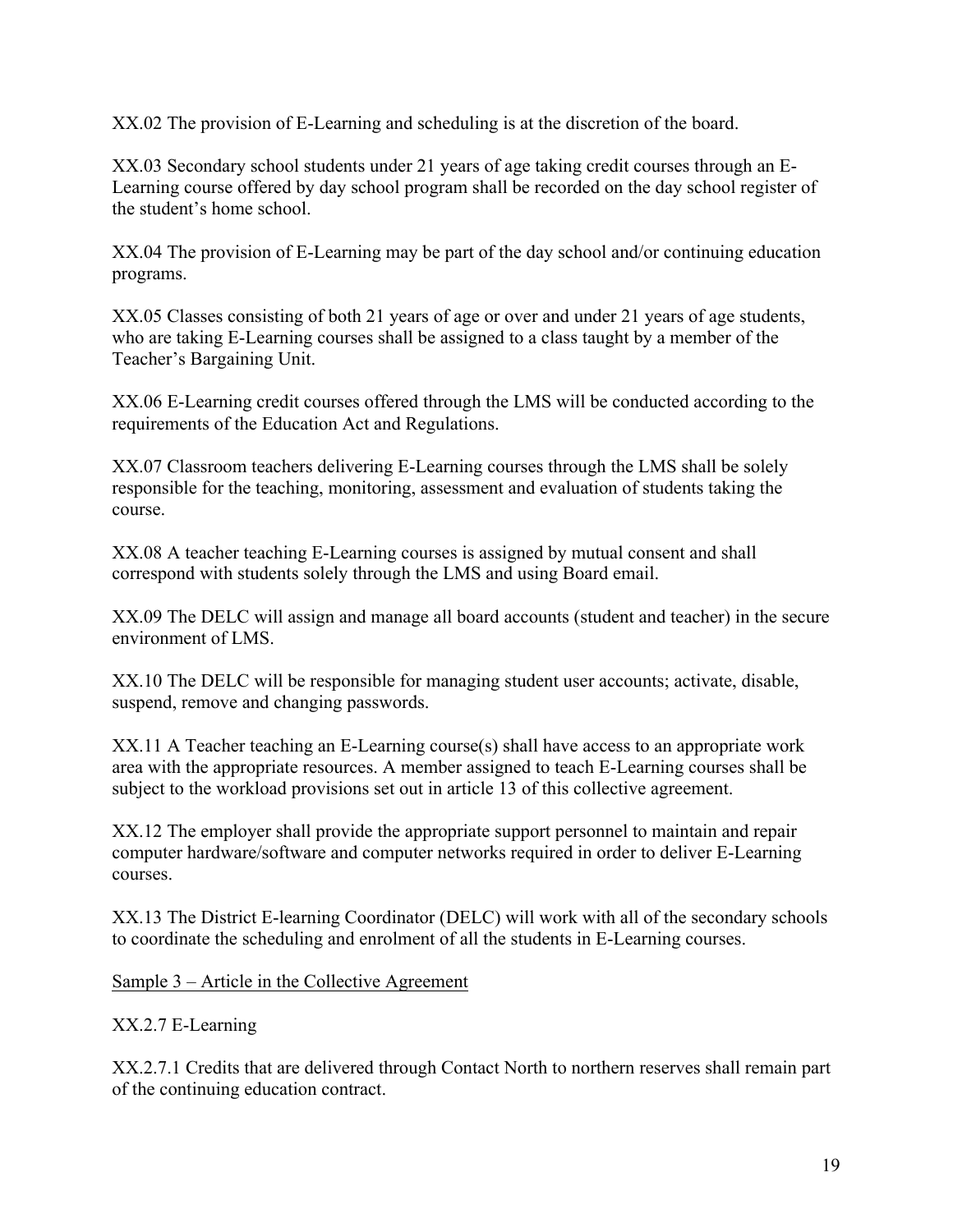XX.2.7.2 The Board will consult with the Bargaining Unit prior to offering electronic credits to other regular day school students.

XX.2.7.3 E-Learning courses for secondary school students shall be:

- taught by a secondary day school teacher who is a member of the OSSTF Bargaining Unit
- subject to the same class size restriction as other classed in secondary schools
- and scheduled during the regular work day.

XX.2.7.4 The secondary school teacher delivering the e-learning course shall:

- be assigned a work location in the member's secondary school with computer availability
- report to the school board personnel only and shall be evaluated only by the Principal or Vice-Principal of the member's school and/or Supervisory Officer employed by the board
- receive training on the delivery of courses on the e-learning platform.

## Sample 4 – Letter of Understanding in a Collective Agreement

Re: Secondary School e-learning

The Board and the Union, in recognition that e-learning in Ontario is an evolving process, agree to the following provisions for establishing and implementing a delivery model for secondary program electronically through e-learning:

1. The Board agrees to inform the Union prior to implementing the electronic and distance education delivery of secondary school credits in a school.

2. Students enrolled in e-learning courses as part of their regular day school program will be recorded in either the full time or part-time day school enrolment register of the home board in the same manner as classroom delivered courses (as opposed to the Independent Study Register of the delivering board). [\(Ministry of Education 2007: SB19](https://efis.fma.csc.gov.on.ca/faab/Memos/SB2007/SB_19.pdf))

3. Credit courses offered by electronically delivered curriculum will be conducted according to the requirements of the Education Act and Regulations that apply to regular day school credit courses.

4. All electronically-delivered courses will be subject to the class size maxima as outlined in Article X of the Collective Agreement.

5. All lesson preparation, teaching, monitoring, evaluation, testing and reporting of marks to the home school of the student for students taking e-learning credit courses will be the responsibility of the teacher assigned to the e-learning course.

6. All e-learning courses will be scheduled as part of the teacher's timetable.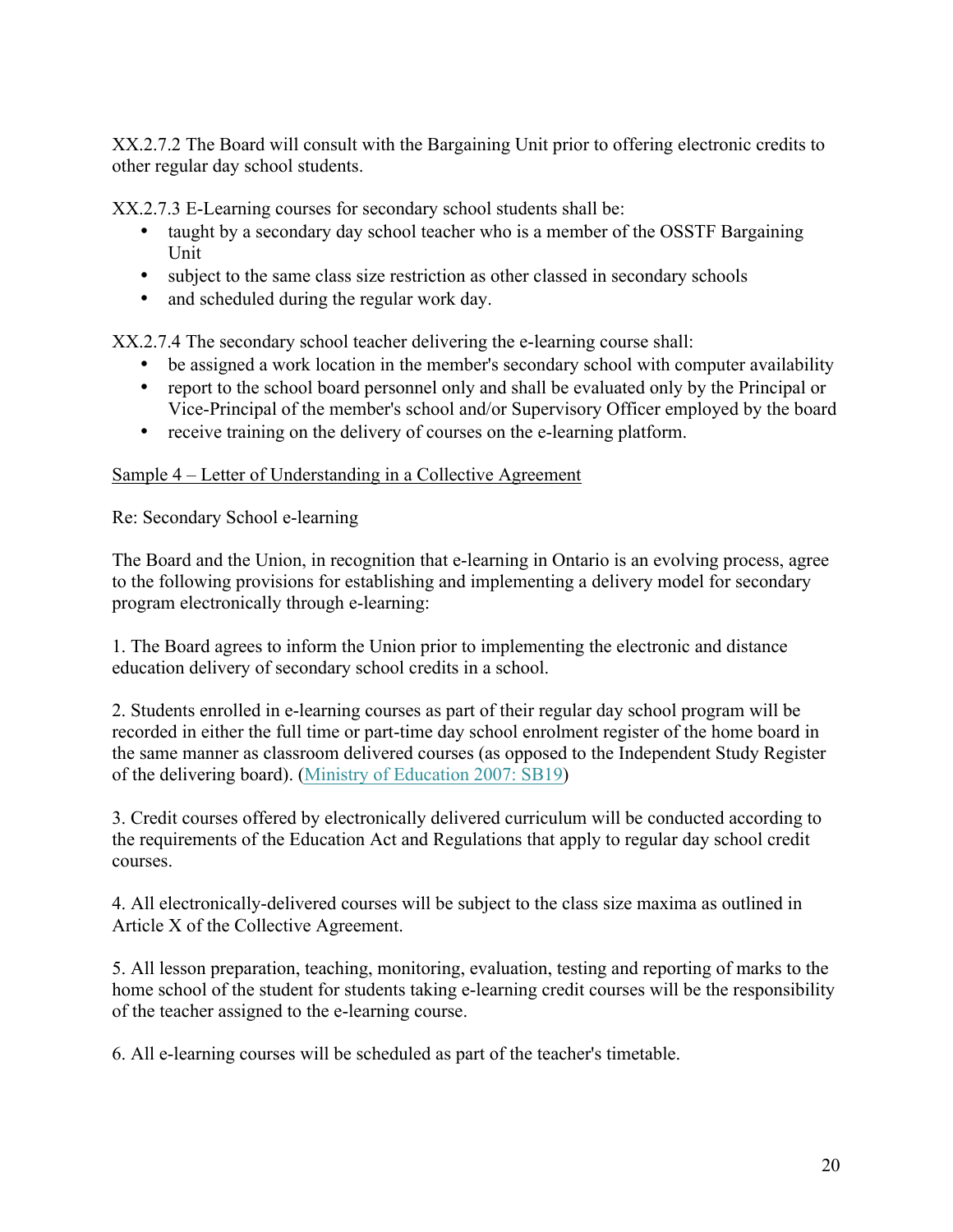7. A teacher teaching an e-learning course(s) will be assigned a work station/work area in the teacher's secondary school with the necessary resources for teaching an on-line course.

8. A teacher teaching e-learning courses will correspond with students only through a Board server using software provided by the Board. The teacher will not use their personal email in any aspect of the delivery of the e-learning program.

9. A teacher teaching e-learning courses will report to school board personnel only and will be evaluated only by the principal or vice-principal and/or supervisory officers employed by the Board.

10. For purposes of staffing and surplus declaration, a teacher assigned to teach e-learning credit courses will be included in the staff complement of the secondary school which is the work location of the teacher, subject to the staffing provisions of the Collective Agreement.

11. All job postings for e-learning credit courses will be posted in accordance with Article XX.07 of the Collective Agreement. .

12. In the event there are changes to the Education Act with respect to Provincial guidelines, funding or protocols, the Board and the Union agree to meet and review how such required changes will be implemented.

| <b>Course / Stream</b>                                                                                                                                          | <b>Maximum</b>                   | Flex           |
|-----------------------------------------------------------------------------------------------------------------------------------------------------------------|----------------------------------|----------------|
| Locally-Developed                                                                                                                                               | 14                               | 2              |
| Learning Strategies                                                                                                                                             | 16                               | 2              |
| Workplace                                                                                                                                                       | 20                               | 2              |
| Cooperative Education                                                                                                                                           | 24                               | 3              |
| Learning and Life Skills                                                                                                                                        | 10                               | 0              |
| Open (grades 9 and 10)                                                                                                                                          | 25                               | $\overline{2}$ |
| Applied                                                                                                                                                         | 23                               | 1              |
| Open (grades 11 and 12), College                                                                                                                                | 25                               | $\overline{2}$ |
| Academic                                                                                                                                                        | 28                               | 1              |
| University, University/College (M)                                                                                                                              | 29                               | $\overline{2}$ |
| International Baccalaureate and<br>Advanced Placement                                                                                                           | 32                               | 3              |
| Limited Facility: Transportation,<br>Construction, Integrated Technology,<br>Manufacturing, Welding, Foods and<br>Nutrition, Hospitality, Fashion and<br>Design | 20                               | $\overline{2}$ |
| Multi-stream / multi-grade classes                                                                                                                              | average of<br>the class<br>sizes |                |

\*\*Class Size language in this collective agreement:

Sample 5 – Article in the Collective Agreement

XX.07 E-Learning – Electronically Delivered Curriculum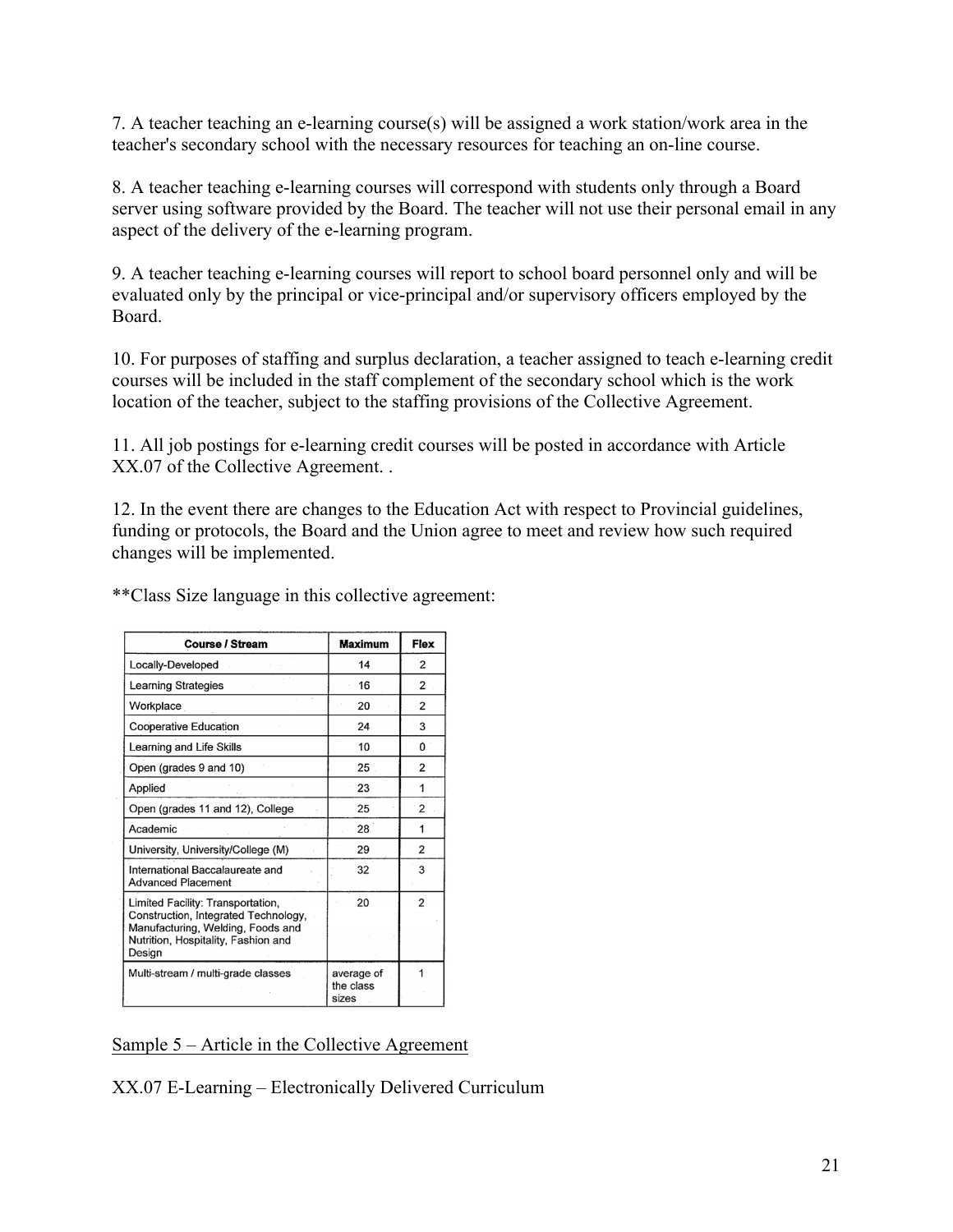1. Credit courses offered by way of electronically delivered curriculum shall be conducted according to the requirements of the Education Act and Regulations that apply to regular day school credit courses.

2. A teacher covered by the provisions in Article XIX shall teach all electronically delivered credits offered by the Waterloo Region District School Board.

3. All electronically delivered courses shall be part of a teacher's workload as defined in Article XX.04, XX.05 and XX.07 and counted toward a teacher's pupil-teacher contacts as outlined in Article XX.06.

*\*\* General class size language in this contract:*

- *Classroom Academic, University, University/College Level 30*
- *Classroom, College, Open Level 26*
- *Classroom Applied 24*
- *Modified/Essential/Workplace Level 16*
- *Limited Facility - Family Studies/Technological Studies 20*
- *English as a Second Language Classes 17*

4. All lesson preparation, teaching, monitoring, evaluation, testing and reporting of marks to the home school of the student for students taking e-Learning credit courses will be the responsibility of the teacher assigned to the e-Learning course.

5. A teacher teaching an e-Learning course(s) will be assigned a work station/work area in the teacher's secondary school with the necessary resources for teaching an on-line course.

6. The teacher will not use their personal email in any aspect of the delivery of the e-Learning program.

7. A teacher teaching e-Learning courses will report to school board personnel only and will be evaluated only by the principal or vice-principal and/or supervisory officers employed by the Board.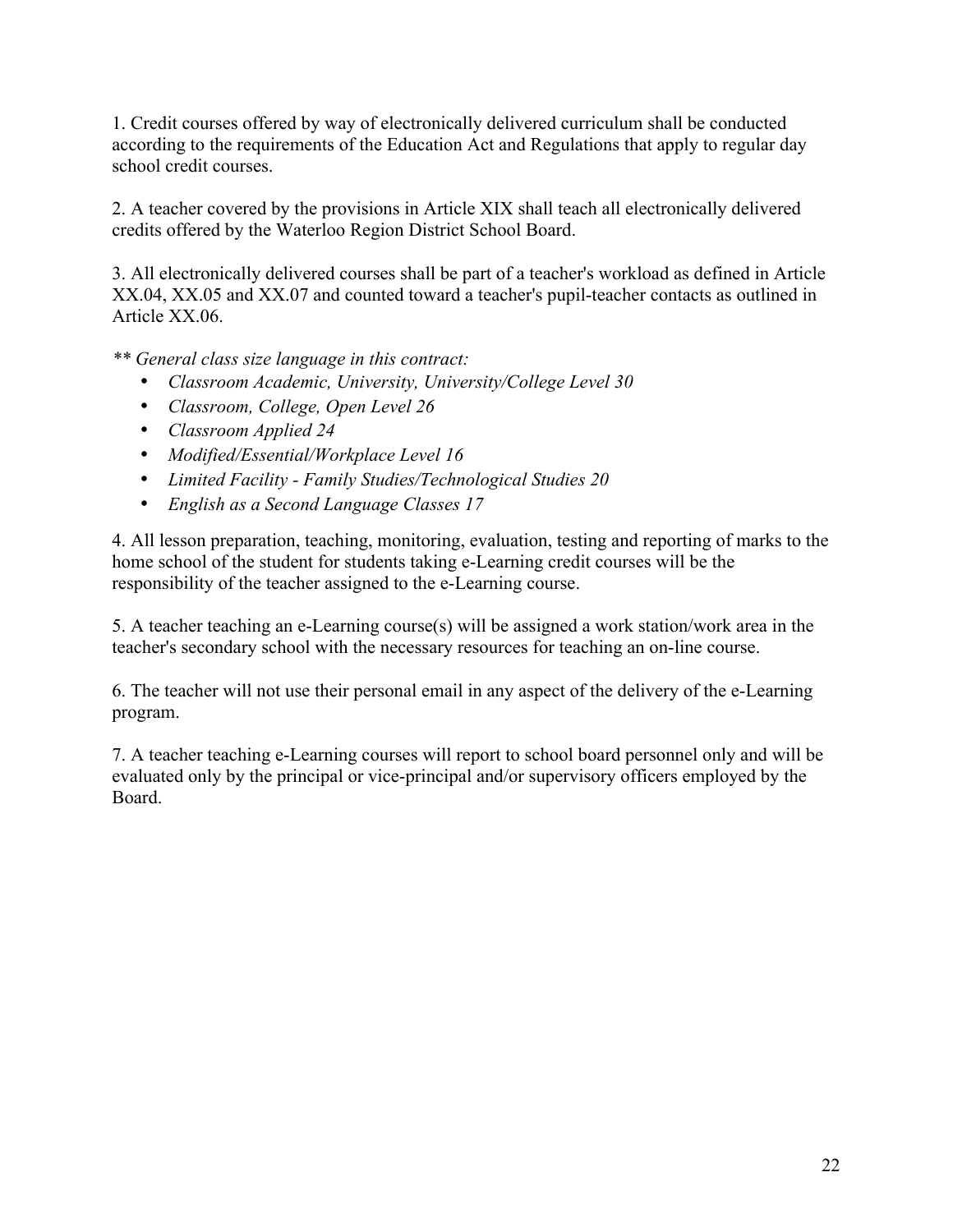## ALBERTA

#### *Calgary School District No 19 (2012 - 2016)*

#### *CBe LEARN TEACHERS*

One (1) Full Time Equivalent (FTE) assignment for instructional and assignable time for teachers in CBe learn is 585 student credits, determined by multiplying the number of active students by the number of course credits. If the number of courses multiplied by the course credit weight exceeds 20 (ie. 4 courses x 5 credits each), consideration will be given to reducing the number of students. A teacher in CBe Learn may agree to other configurations based on credit value of the courses and determined by shared decision-making as per the Staff Involvement in School Decisions document. A maximum of six hours per week may be assigned to noninstructional tasks such as curriculum development, staff meetings, and other district assigned inservice. This provision does not apply to teachers in a regular classroom setting. The parties shall jointly review the operation of this clause and report back to their respective parties by Dec 31, 2015.

*Sturgeon School Division No 24 (2012 - 2016)*

#### 24.0 WORKPLACE HEALTH AND SAFETY COMMITTEE

24.3 The Employer shall ensure that teachers in YDP, MLC, SLC work in a safe work environment considerate of the safety issues unique at the school. To protect teachers, the staffing complement shall include a minimum of two staff members at all times.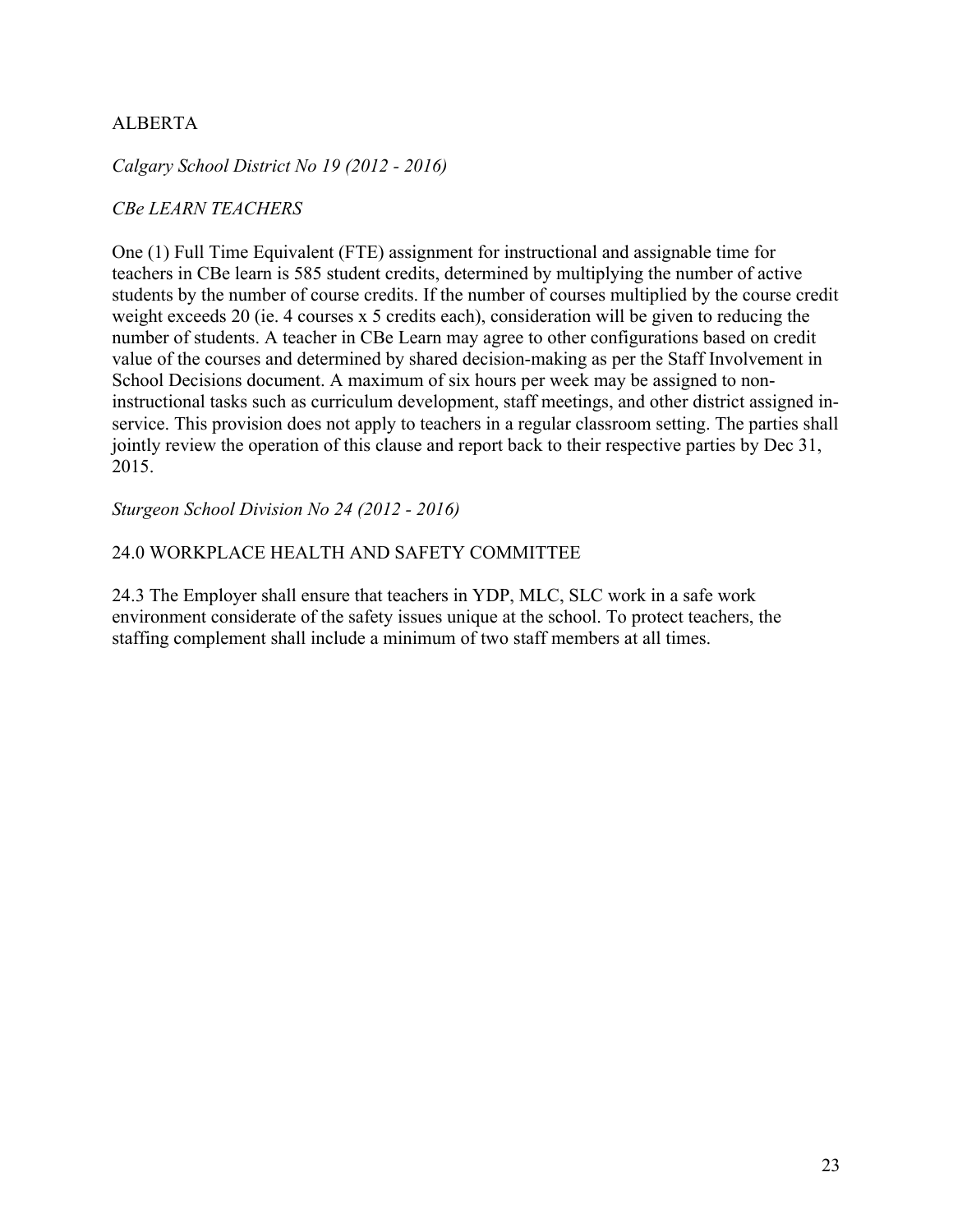## SASKATCHEWAN

## 2.16 Technology and Education

## 2.16.1 Definitions

Information and communications technologies have instructional and administrative purposes in education. Examples include networks, computer hardware and information devices, mobile devices, software, online resources, audiovisual equipment and resources, data and communications media. In its application to education, technology requires the knowledge, techniques and support systems that are required to use these technologies and assist with student learning.

Online education refers to the delivery of educational materials by a teacher through the use of the Internet or other technologies. This can include distance classes, cyber-schools, exclusively online education and in-classroom online instruction tools.

Digital citizenship is a concept that outlines appropriate roles, responsibilities and rights within the digital world. Digital citizenship includes interacting in appropriate ways and being aware of the digital footprint being created through online usage.

## 2.16.2 Beliefs

(1) All use of information and communications technologies in the education system must be based on sound research and pedagogy, have clear links to the curriculum and be meaningful, purposeful and inclusive.

(2) As experts in pedagogy, teachers, principals and vice-principals must be involved in all areas of technological resource development and assessment, and have access to relevant online resources and materials that they can choose to integrate.

(3) Technology has the potential to positively transform the education system and improve student engagement through a pedagogical focus that includes collaboration, diverse learning environments and enhanced student autonomy.

(4) The inclusion of technologies in instruction requires appropriate time, resources and supports for teachers to both develop their own technical capacities and effectively integrate their knowledge into their teaching and student learning.

(5) All students should have access to technologies that will enhance their educational experience and further their engagement and their access should not be limited by geography or socio-economic status.

(6) All teachers, in accordance with the professional codes, must model positive digital citizenship and be aware of and accountable for their online actions, particularly in relation to social media.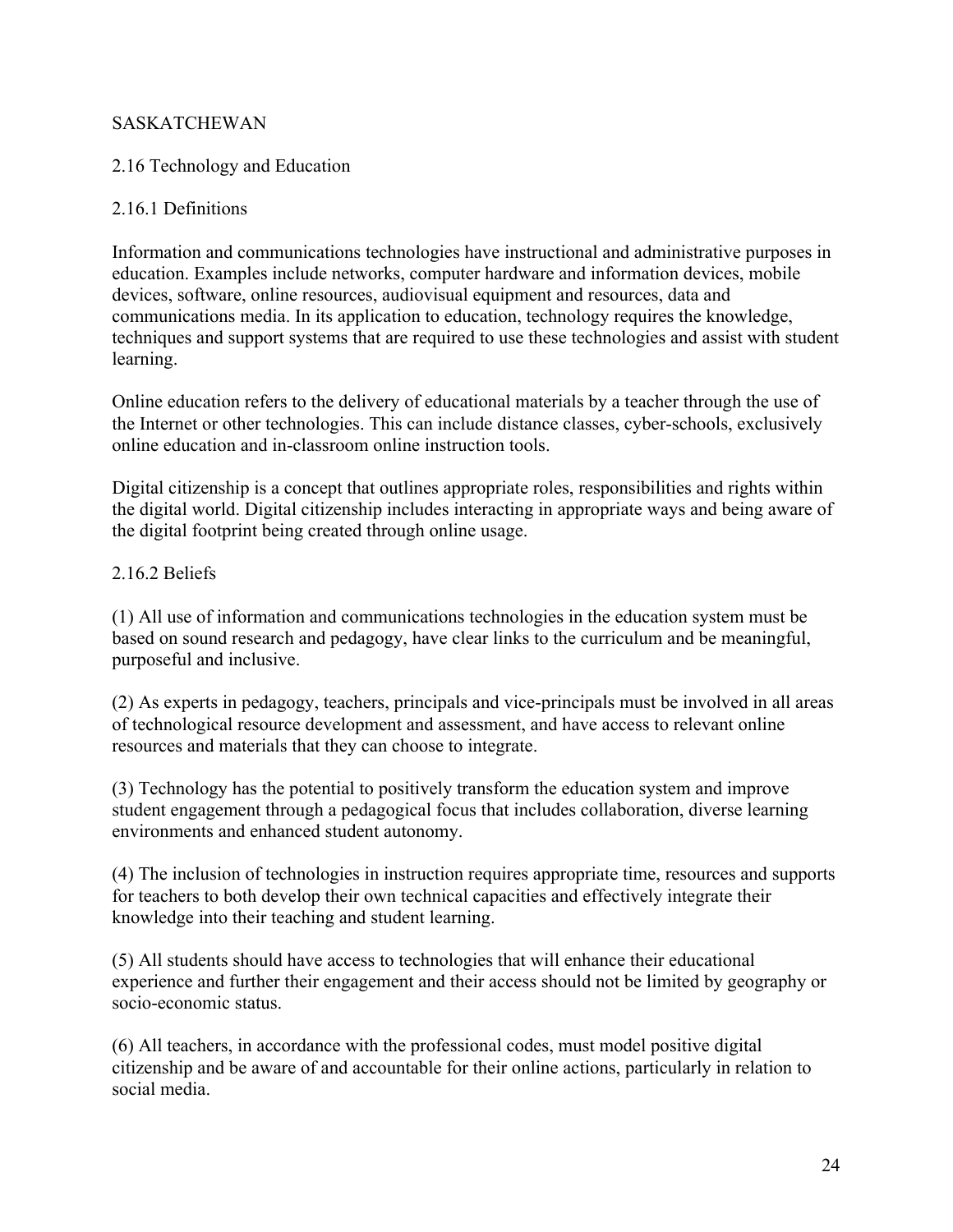(7) The collection and analysis of data in the classroom must be appropriate to the curriculum, the needs of the students and must not replace the fundamental teaching and learning relationship between students and teachers.

(8) Technology must be sufficiently flexible to support the professional autonomy of teachers in performing evaluation and assessment.

(9) Exclusively online education is an important and growing sector of the public education system and requires particular attention in the following ways:

(a) Teachers must be involved in the development and delivery of supports for students at the receiving end of online education.

(b) Online education is a unique mode of teaching and professional development, and professional growth opportunities must reflect these teaching and learning environments.

(c) Teachers' workloads must be carefully considered in relation to online education to ensure students' needs are being met and that teacher workloads are reasonable, clearly defined and encourage balance.

(d) When possible, online education should be based on a decentralized model of delivery that reflects local contexts and supports, rather than replaces rural, remote or northern schools.

(e) Online education may be a viable alternative for student engagement. The referral process must be collaborative, respect student autonomy, meet students' needs and ensure ongoing supports are available.

(10) Therefore, teachers individually and collectively:

(a) Work with partners in education to ensure teachers have the time, supports and resources to both develop their own technological literacy through continuous professional learning and implement technology in pedagogically sound ways.

(b) Advocate for equitable access to technology and technological instruction for students, and work to eradicate barriers to technology based on, among others, racial identity, gender, ability, geographical location or socio-economic status.

(c) Work to develop technological literacy within the profession to ensure students are creating and mastering technologies.

(d) Be aware of their own responsibility as digital citizens, and model and teach healthy digital citizenship with their students.

(e) Advocate for responsible use, storage, dissemination, repurposing and disposal of data that respects copyright and privacy laws.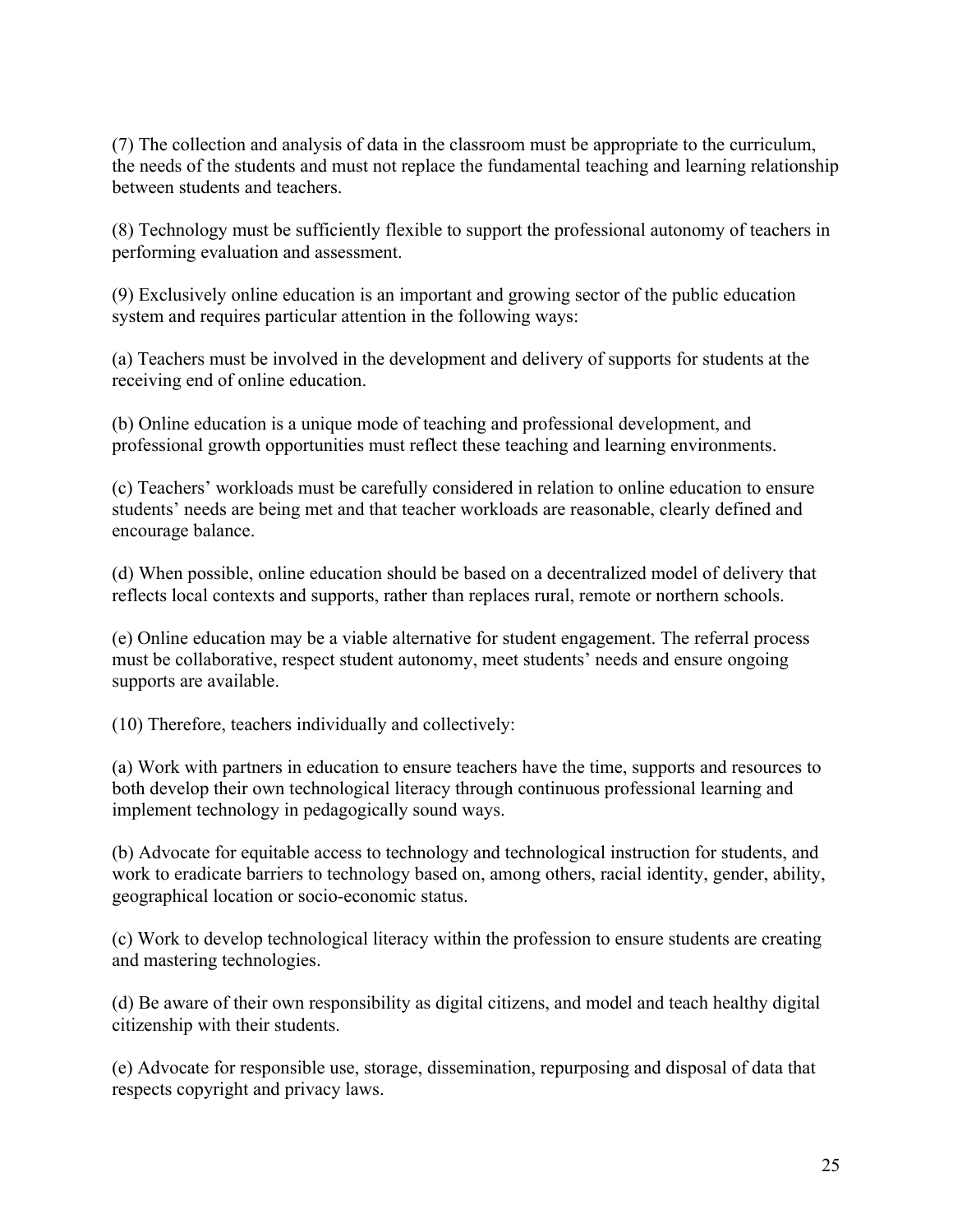(f) Advocate for well-resourced and sustainable plans around the ongoing purchasing of information and communication technologies across the province.

(g) Advocate for teacher involvement at all levels of online education.

(2015)

*Source: STF Policy 2.16 (Technology and Education) STF Governance Handbook , July 2016, pp. 90-91.*